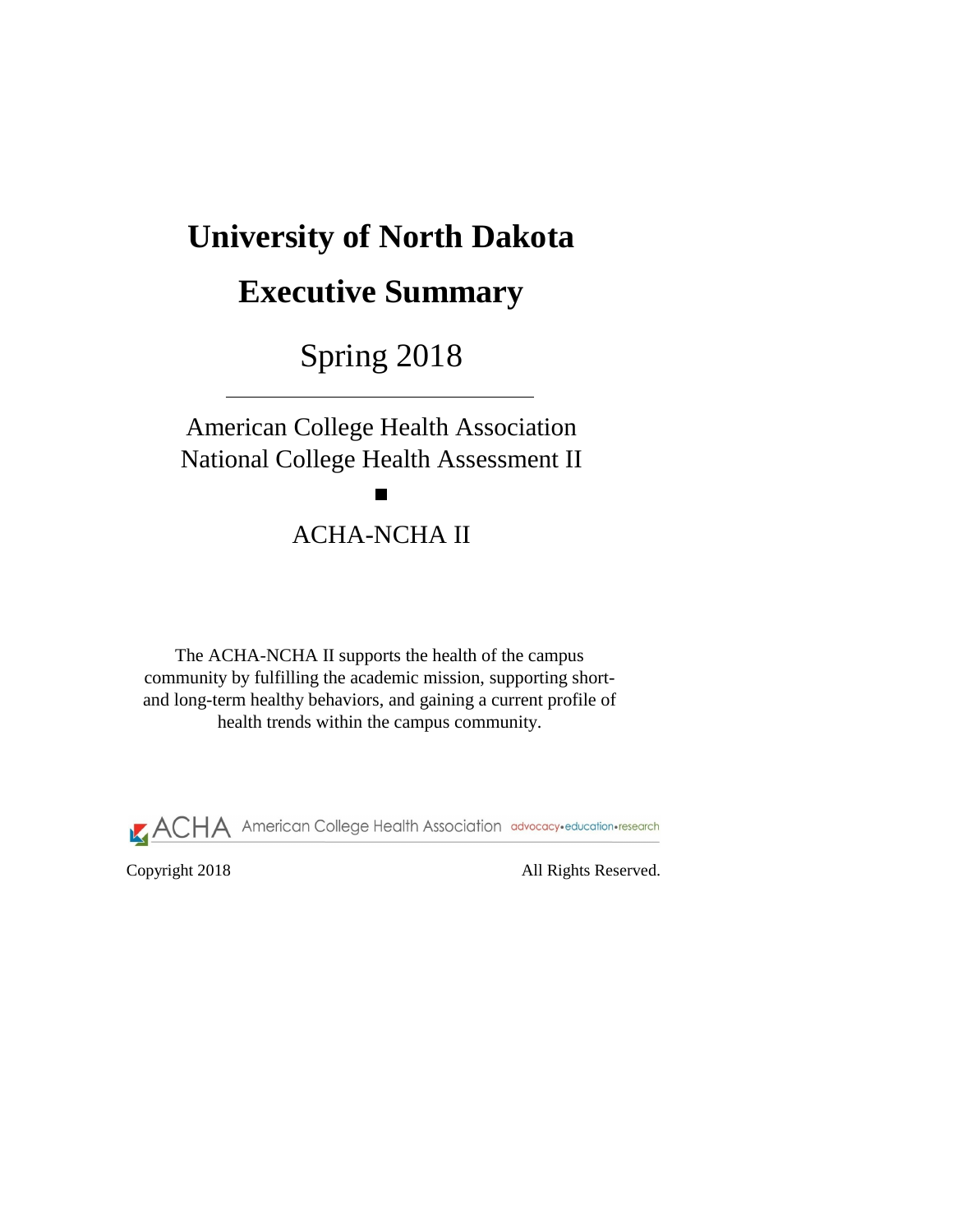# **Table of Contents**

## I. Introduction 2

## II. Findings

| A. General Health of College Students                  | 3              |
|--------------------------------------------------------|----------------|
| <b>B.</b> Disease and Injury Prevention                | $\overline{4}$ |
| C. Academic Impacts                                    | $\overline{5}$ |
| D. Violence, Abusive Relationships and Personal Safety | $\mathfrak{S}$ |
| E. Tobacco, Alcohol, and Marijuana Use                 | 6              |
| F. Sexual Behavior                                     | 10             |
| G. Nutrition and Exercise                              | 12             |
| H. Mental Health                                       | 13             |
| I. Sleep                                               | 16             |
|                                                        |                |

III. Demographics and Student Characteristics 17

Association-National College Health Assessment II: University of North Dakota Executive Summary Spring 2018. Hanover, MD: American College Health Association; 2018.

*Suggested citation for this document:* 

American College Health Association. American College Health

п

 ACHA, the nation's principal advocate and leadership organization for college and university health, represents a diverse membership that provides and supports the delivery of health care and prevention and wellness services for the nation's 20 million college students. For more information about the association's programs and services, visit www.acha.org, and www.acha-ncha.org.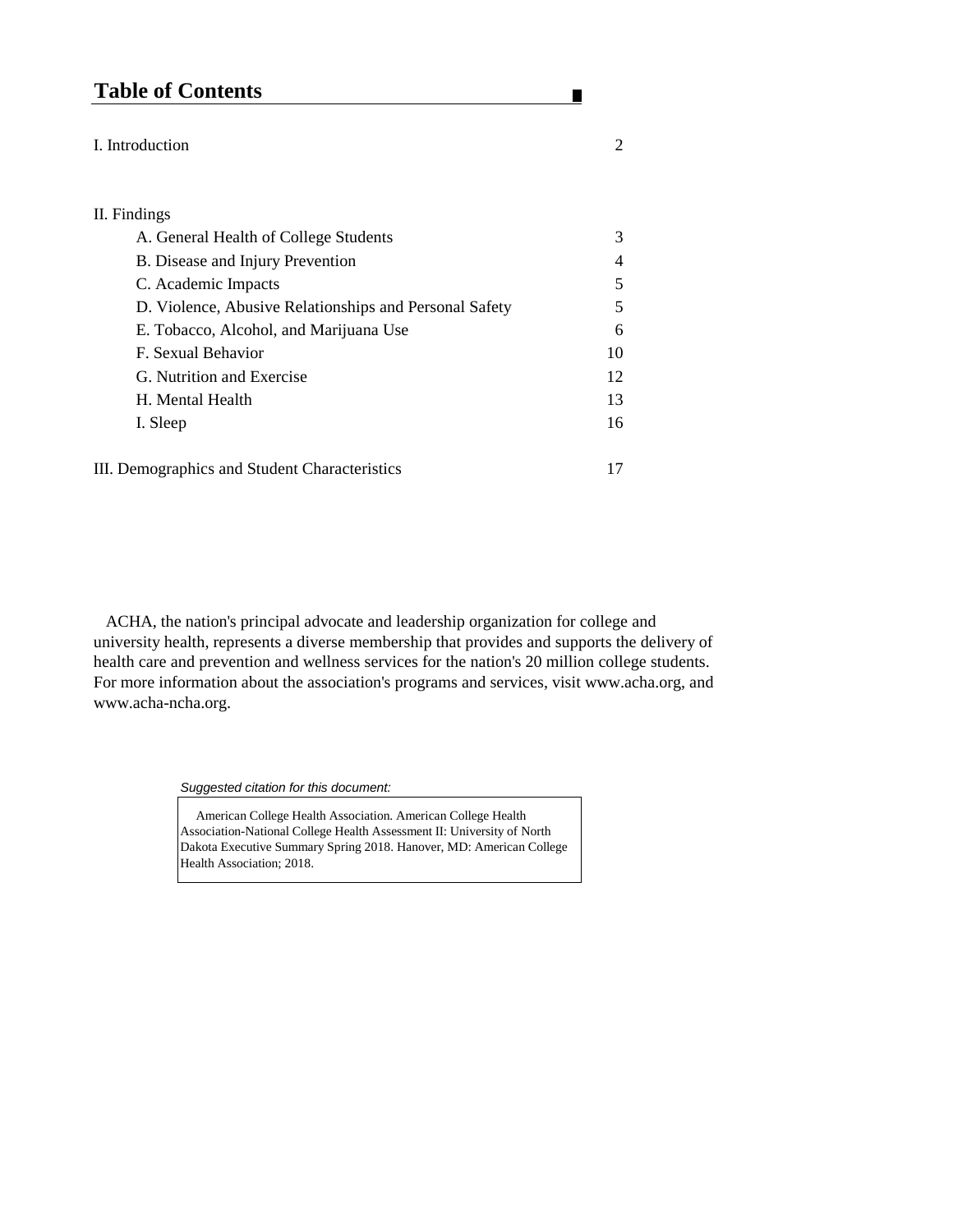# **Introduction**

# *Notes about this report:*

2

3. *A note about the use of sex and gender in this report:* Survey responses are reported by sex based on the responses to questions 47a, 47b, and 47c. For the purpose of the ACHA-NCHA report documents, respondents are reported as male or female only when their responses to these three questions are consistent with one another. If students' gender identity is consistent with their sex at birth AND the student selects "no" for transgender, then respondents are designated as either *male*  or *female.* If respondents select "yes" for transgender OR their sex at birth is not consistent with their gender identity, then they are designated as *non-binary.* A respondent that skips any of the three questions is designated as *unknown.* Totals displayed in this report include *non-binary* and *unknown* students.

The overall response proportion was 14.1%. survey for University of North Dakota consisting of 842 respondents. This Executive Summary highlights results of the ACHA-NCHA II Spring 2018

2. Students responding "not applicable" were excluded from several analyses, which are specifically noted throughout this document. This will often explain differences observed between this document and the full data report.

 The ACHA-National College Health Assessment II (ACHA-NCHA II) is a national research survey organized by the American College Health Association (ACHA) to assist college health service providers, health educators, counselors, and administrators in collecting data about their students' habits, behaviors, and perceptions on the most prevalent health topics.

ACHA initiated the original ACHA-NCHA in 2000 and the instrument was used nation wide through the spring 2008 data collection period. The ACHA-NCHA now provides the largest known comprehensive data set on the health of college students, providing the college health and higher education fields with a vast spectrum of information on student health. A revised survey, the ACHA-NCHA-II, has been in use since the fall 2008 data collection period.

Please note the ACHA-NCHA II is not appropriate for trend comparison with items from the original ACHA-NCHA survey. Directly comparing pre- and post-redesign estimates on similar data points, without taking into account the impact of the survey's redesign, can lead to an erroneous conclusion.

For additional information about the survey's development, design, and methodology, email Mary T Hoban, PhD, MCHES, (mhoban@acha.org), E. Victor Leino, PhD (vleino@acha.org), or visit www.acha-ncha.org.

1. Missing values have been excluded from analysis and only valid percents are included in this document.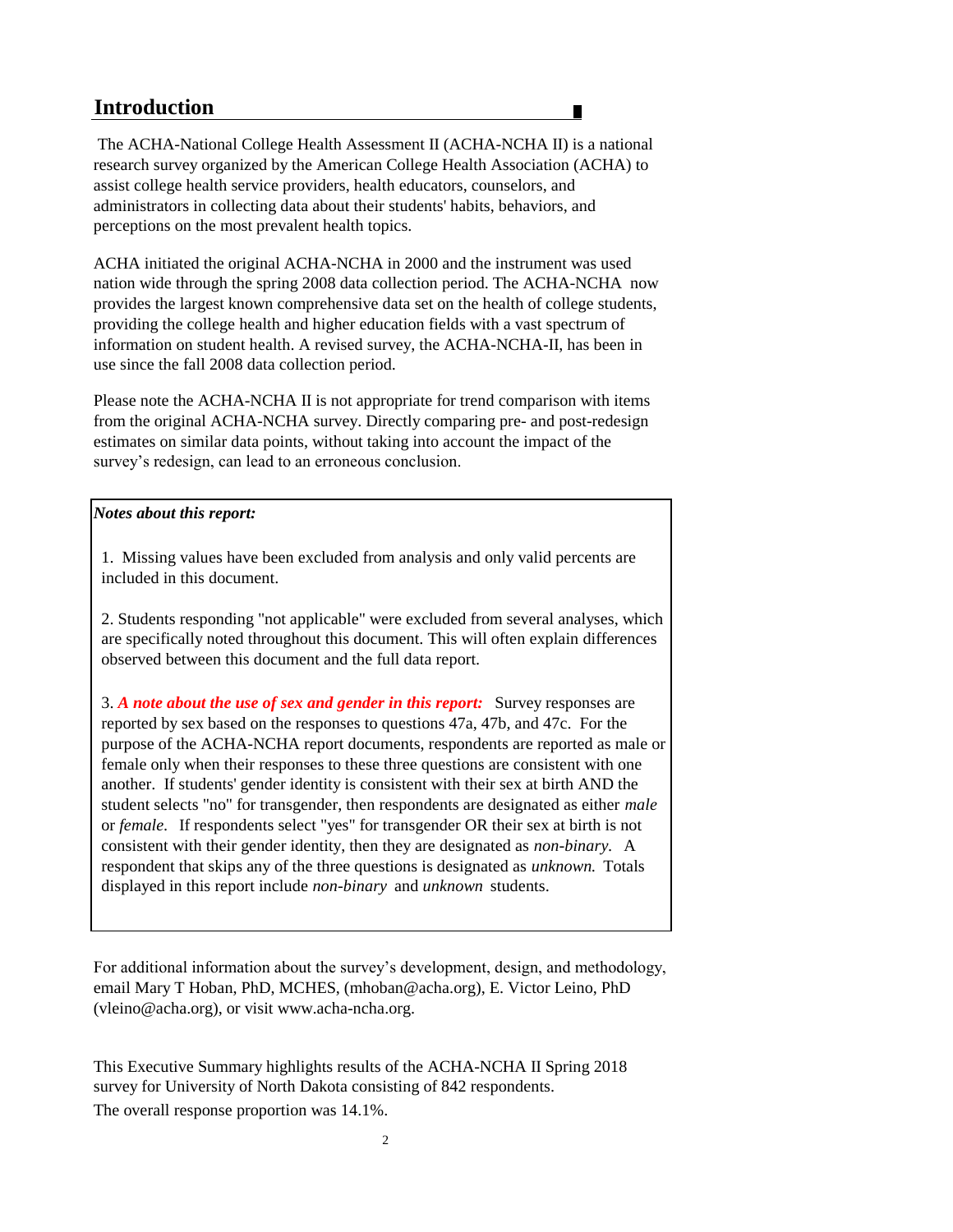# **Findings**

# **A. General Health of College Students**

**50.8** % of college students surveyed (59.3 % male and 45.4 % female) described their health as *very good or excellent .*

87.6 % of college students surveyed (88.3 % male and 87.3 % female) described their health as *good, very good or excellent .*

Proportion of college students who reported being diagnosed or treated by a professional for any of the following health problems within the last 12 months:

**52.0** % of college students (36.5 % male, 60.8 % female) reported being diagnosed or treated by a professional with one or more of the above conditions within the last 12 months.

| Allergies:                   | 13.5 %   | Hepatitis B or C:                   | 0.4%   |
|------------------------------|----------|-------------------------------------|--------|
| Asthma:                      | 7.4 %    | High blood pressure:                | 1.7 %  |
| Back pain:                   | 13.2 %   | High cholesterol:                   | 1.4 %  |
| Broken bone/Fracture/Sprain: | 7.2 %    | HIV infection:                      | 0.1%   |
| Bronchitis:                  | 7.7 %    | Irritable Bowel Syndrome:           | 2.4 %  |
| Chlamydia:                   | 1.6 %    | Migraine headache:                  | 8.6 %  |
| Diabetes:                    | $0.8 \%$ | Mononucleosis:                      | 1.6 %  |
| Ear infection:               | 6.2 %    | <b>Pelvic Inflammatory Disease:</b> | 0.2 %  |
| Endometriosis:               | $0.8 \%$ | Repetitive stress injury:           | 1.2 %  |
| <b>Genital herpes:</b>       | 0.4 %    | Sinus infection:                    | 16.3 % |
| Genital warts/HPV:           | 0.1 %    | Strep throat:                       | 10.9 % |
| Gonorrhea:                   | $0.1 \%$ | Tuberculosis:                       | 0.1%   |
|                              |          | Urinary tract infection:            | 10.8 % |
|                              |          |                                     |        |

Proportion of college students who reported any of the following:

| Attention Deficit and Hyperactivity Disorder (ADHD)             | 5.3 %    |
|-----------------------------------------------------------------|----------|
| Chronic illness (e.g., cancer, diabetes, auto-immune disorders) | 4.8 %    |
| Deafness/Hearing loss                                           | 1.4 %    |
| Learning disability                                             | 2.4 %    |
| Mobility/Dexterity disability                                   | $0.2 \%$ |
| Partial sightedness/Blindness                                   | 1.3 %    |
| Psychiatric condition                                           | 7.1 %    |
| Speech or language disorder                                     | $0.5\%$  |
| Other disability                                                | $1.7\%$  |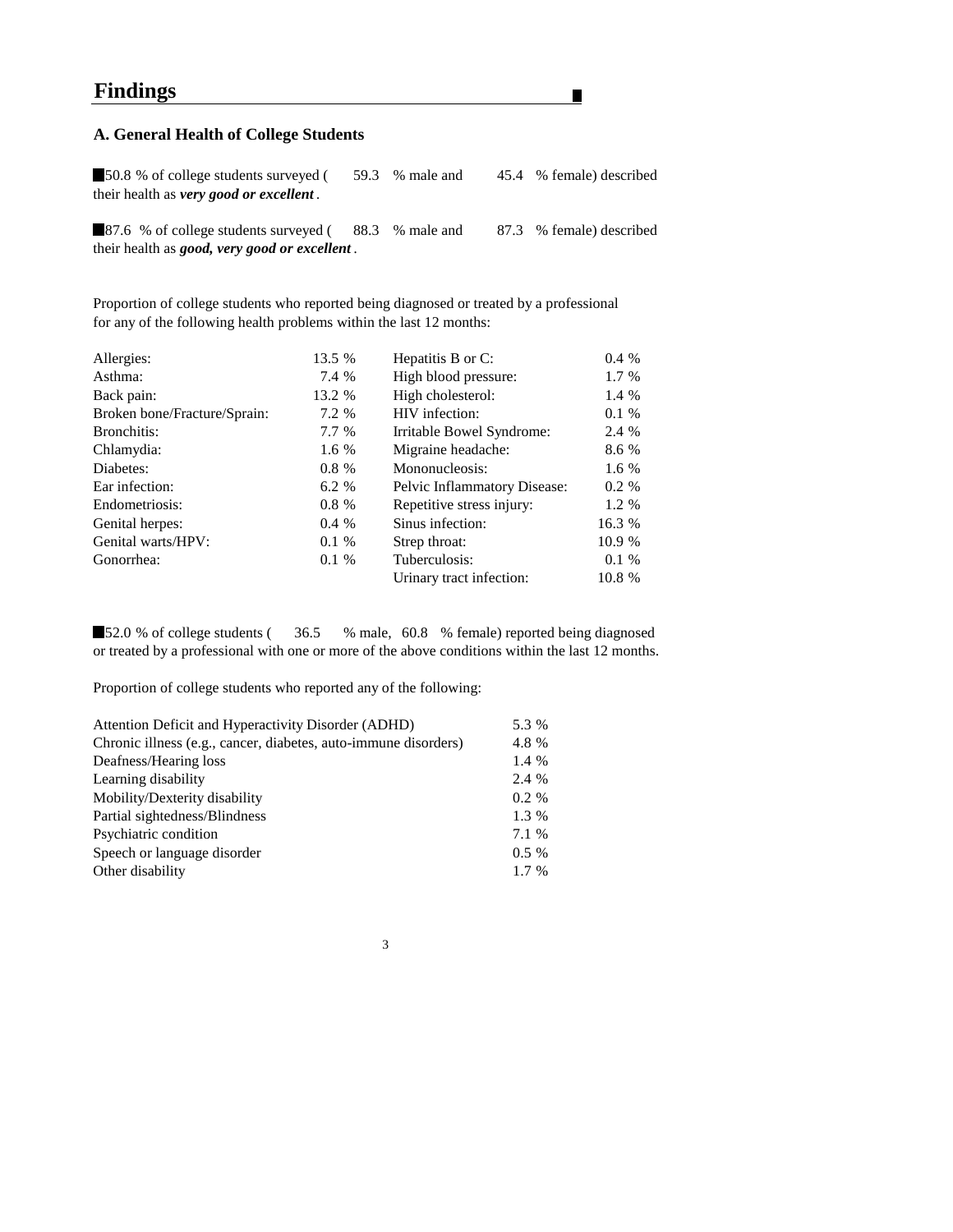# **B. Disease and Injury Prevention**

College students reported receiving the following vaccinations (shots):

- 77.3 % reported receiving vaccination against hepatitis B.
- 66.5 % reported receiving vaccination against Human Papillomavirus/HPV (cervical cancer vaccine).
- 50.7 % reported receiving vaccination against influenza (flu) in the last 12 months (shot or nasal mist).
- 81.3 % reported receiving vaccination against measles, mumps, rubella.
- 76.4 % reported receiving vaccination against meningococcal meningitis.
- 71.5 % reported receiving vaccination against varicella (chicken pox).

Other disease prevention practices reported by college students:

- 78.8 % reported having a dental exam and cleaning in the last 12 months.
- 39.9 % of males reported performing a testicular self exam in the last 30 days.
- 34.8 % of females reported performing a breast self exam in the last 30 days.
- 34.6 % of females reported having a routine gynecological exam in the last 12 months.
- 58.6 % reported using sunscreen regularly with sun exposure.
- 25.9 % reported ever being tested for Human Immunodeficiency Virus (HIV) infection.

College students reported the following behaviors within the last 12 months:

4

| Percent (%)            | $N/A$ , did not do this<br>activity within the<br>last 12 months |  | Never* | Rarely or<br>sometimes* | Mostly or<br>always* |  |
|------------------------|------------------------------------------------------------------|--|--------|-------------------------|----------------------|--|
| Wear a seatbelt when   |                                                                  |  |        |                         |                      |  |
| you rode in a car      | 0.1                                                              |  | 0.4    | 2.6                     | 97.0                 |  |
| Wear a helmet when you |                                                                  |  |        |                         |                      |  |
| rode a bicycle         | 40.6                                                             |  | 58.4   | 25.2                    | 16.5                 |  |
| Wear a helmet when you |                                                                  |  |        |                         |                      |  |
| rode a motorcycle      | 82.5                                                             |  | 8.2    | 8.8                     | 83.0                 |  |
| Wear a helmet when you |                                                                  |  |        |                         |                      |  |
| were inline skating    | 74.1                                                             |  | 69.6   | 14.7                    | 15.7                 |  |

*\* Students responding "N/A, did not do this activity within the last 12 months" were excluded.*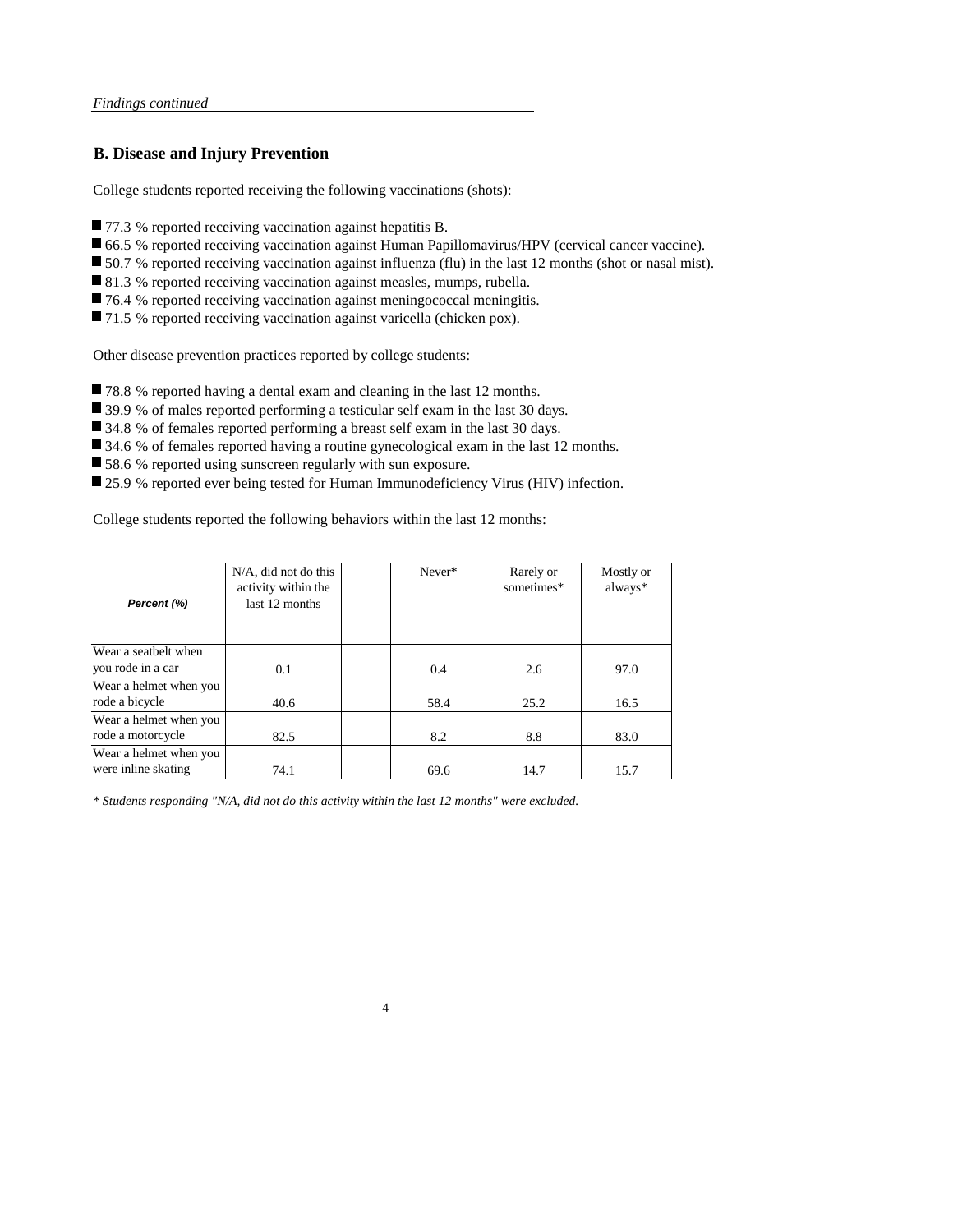# **C. Academic Impacts**

| Alcohol use:                                     | 4.1 %    | Gambling:                        | $0.2 \%$ |
|--------------------------------------------------|----------|----------------------------------|----------|
| Allergies:                                       | $1.1\%$  | Homesickness:                    | 4.3 %    |
| Anxiety:                                         | 24.7 %   | Injury:                          | 1.8 %    |
| Assault (physical):                              | $0.4\%$  | Internet use/computer games:     | 8.9 %    |
| Assault (sexual):                                | 1.7 %    | Learning disability:             | 1.7 %    |
| <b>Attention Deficit/Hyperactivity Disorder:</b> | 4.3 %    | Participation in extracurricular |          |
| Cold/Flu/Sore throat:                            | 16.2 %   | activities:                      | 6.4 %    |
| Concern for a troubled friend                    |          | Pregnancy (yours or partner's):  | 0.1%     |
| or family member:                                | 7.7 %    | Relationship difficulties:       | 6.9 %    |
| Chronic health problem or serious illness:       | 1.9 %    | <b>Roommate difficulties:</b>    | 7.0 %    |
| Chronic pain:                                    | 2.0 %    | Sexually transmitted disease/    |          |
| Death of a friend or family member:              | 4.9 %    | infection (STD/I):               | $0.2 \%$ |
| Depression:                                      | 11.9 %   | Sinus infection/Ear infection/   |          |
| Discrimination:                                  | $0.1 \%$ | Bronchitis/Strep throat:         | 6.3 %    |
| Drug use:                                        | 0.6 %    | Sleep difficulties:              | 19.3 %   |
| Eating disorder/problem:                         | 0.7 %    | Stress:                          | 28.7 %   |
| Finances:                                        | 5.3 %    | Work:                            | 11.5 %   |
|                                                  |          | Other:                           | 1.2 %    |

academic performance, defined as: received a lower grade on an exam, or an important project; received a lower grade in the course; received an incomplete or dropped the course; or experienced a significant disruption in thesis, dissertation, research, or practicum work; (listed alphabetically): Within the last 12 months, students reported the following factors affecting their individual

# **D. Violence, Abusive Relationships and Personal Safety**

Within the last 12 months, college students reported experiencing:

| Percent (%)                                      | <b>Male</b> | <b>Female</b> | <b>Total</b> |
|--------------------------------------------------|-------------|---------------|--------------|
| A physical fight                                 | 4.7         | 1.9           | 3.1          |
| A physical assault (not sexual assault)          | 3.7         | 2.9           | 3.2          |
| A verbal threat                                  | 20.3        | 13.3          | 15.9         |
| Sexual touching without their consent            | 3.4         | 15.7          | 11.1         |
| Sexual penetration attempt without their consent | 1.0         | 6.0           | 4.4          |
| Sexual penetration without their consent         | 0.3         | 4.5           | 3.1          |
| <b>Stalking</b>                                  | 1.4         | 5.0           | 3.6          |
| An emotionally abusive intimate relationship     | 5.7         | 10.6          | 8.9          |
| A physically abusive intimate relationship       | 1.7         | 1.9           | 1.9          |
| A sexually abusive intimate relationship         | 0.7         | 3.1           | 2.4          |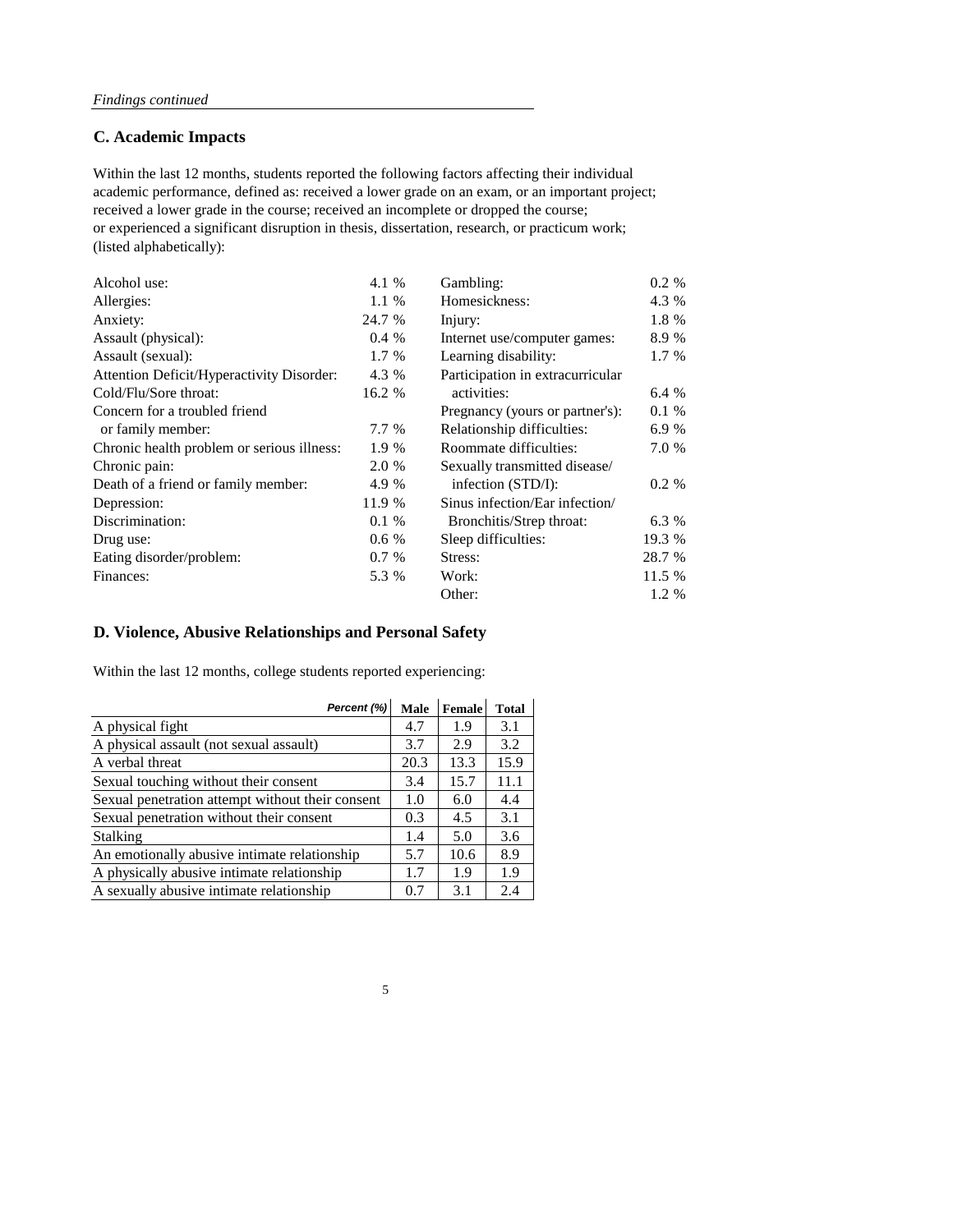College students reported feeling *very safe* :

|                                    | Percent (%) | <b>Male</b> | <b>Female</b> | <b>Total</b> |
|------------------------------------|-------------|-------------|---------------|--------------|
| On their campus (daytime)          |             | 89.9        | 86.4          | 87.5         |
| On their campus (nighttime)        |             | 55.1        | 13.3          | 28.9         |
| In the community surrounding their |             |             |               |              |
| school (daytime)                   |             | 70.3        | 61.8          | 64.9         |
| In the community surrounding their |             |             |               |              |
| school (nighttime)                 |             | 40.2        | 12.3          |              |

# **E. Tobacco, Alcohol and Marijuana Use**

Reported use versus perceived use - reported use for all students within the past 30 days compared with how often students perceived the typical student on campus used substances within the same time period. The last line of each table combines all categories of any use in the last 30 days.

| <b>Cigarette</b>                  | <b>Actual Use</b> |               |              |  | <b>Perceived Use</b> |        |              |
|-----------------------------------|-------------------|---------------|--------------|--|----------------------|--------|--------------|
| Percent (%)                       | <b>Male</b>       | <b>Female</b> | <b>Total</b> |  | <b>Male</b>          | Female | <b>Total</b> |
| Never used                        | 68.2              | 82.9          | 77.4         |  | 9.5                  | 8.9    | 9.3          |
| Used, but not in the last 30 days | 21.3              | 12.7          | 15.9         |  | 19.0                 | 13.9   | 15.4         |
| Used 1-9 days                     | 8.8               | 3.1           | 5.1          |  | 48.1                 | 53.0   | 51.7         |
| Used 10-29 days                   | 0.3               | 0.8           | 0.7          |  | 14.6                 | 14.9   | 14.5         |
| Used all 30 days                  | 1.4               | 0.6           | 0.8          |  | 8.8                  | 9.3    | 9.0          |
|                                   |                   |               |              |  |                      |        |              |
| Any use within the last 30 days   | 10.5              | 4.4           | 6.7          |  | 71.5                 | 77.2   | 75.2         |

| <b>E-Cigarette</b>                | <b>Actual Use</b> |               |              |  | <b>Perceived Use</b> |                     |      |
|-----------------------------------|-------------------|---------------|--------------|--|----------------------|---------------------|------|
| Percent (%)                       | <b>Male</b>       | <b>Female</b> | <b>Total</b> |  | <b>Male</b>          | <b>Female</b> Total |      |
| Never used                        | 63.5              | 75.6          | 70.7         |  | 3.7                  | 4.5                 | 4.4  |
| Used, but not in the last 30 days | 16.6              | 11.4          | 13.4         |  | 10.2                 | 7.4                 | 8.2  |
| Used 1-9 days                     | 9.8               | 8.3           | 8.7          |  | 39.3                 | 38.8                | 38.5 |
| Used 10-29 days                   | 4.4               | 2.3           | 3.5          |  | 28.1                 | 31.1                | 30.7 |
| Used all 30 days                  | 5.7               | 2.3           | 3.7          |  | 18.6                 | 18.3                | 18.1 |
|                                   |                   |               |              |  |                      |                     |      |
| Any use within the last 30 days   | 19.9              | 13.0          | 15.9         |  | 86.1                 | 88.2                | 87.4 |

**Tobacco from a water pipe (hookah)**

| Percent (%)                       | <b>Male</b> | <b>Female</b> | <b>Total</b> | <b>Male</b> | Female | <b>Total</b> |
|-----------------------------------|-------------|---------------|--------------|-------------|--------|--------------|
| Never used                        | 79.4        | 87.5          | 84.3         | 20.7        | 14.6   | 17.1         |
| Used, but not in the last 30 days | 18.9        | 11.4          | 14.3         | 29.5        | 19.5   | 23.2         |
| Used 1-9 days                     | 1.4         | 1.0           | 1.1          | 41.4        | 53.9   | 49.3         |
| Used 10-29 days                   | 0.3         | 0.2           | 0.2          | 5.4         | 9.3    | 7.7          |
| Used all 30 days                  | 0.0         | 0.0           | 0.0          | 3.1         | 2.7    | 2.8          |
|                                   |             |               |              |             |        |              |
| Any use within the last 30 days   |             |               | 1.3          | 49.8        | 66.0   | 59.7         |

| <b>Male</b> | Female | <b>Total</b> |
|-------------|--------|--------------|
| 20.7        | 14.6   | 17.1         |
| 29.5        | 19.5   | 23.2         |
| 41.4        | 53.9   | 49.3         |
| 5.4         | 9.3    | 7.7          |
| 3.1         | 2.7    | 2.8          |
|             |        |              |
| 49.8        | 66.0   | 59.7         |

6

**Perceived Use**

| <b>Actual Use</b> |              | <b>Perceived Use</b> |        |              |  |
|-------------------|--------------|----------------------|--------|--------------|--|
| <b>Female</b>     | <b>Total</b> | <b>Male</b>          | Female | <b>Total</b> |  |
| 82.9              | 77.4         | 9.5                  | 8.9    | 9.3          |  |
| 12.7              | 15.9         | 19.0                 | 13.9   | 15.4         |  |
| 3.1               | 5.1          | 48.1                 | 53.0   | 51.7         |  |
| 0.8               | 0.7          | 14.6                 | 14.9   | 14.5         |  |
| 0.6               | 0.8          | 8.8                  | 9.3    | 9.0          |  |
|                   |              |                      |        |              |  |
| 4.4               | 6.7          | 71.5                 | 77.2   | 75.2         |  |

| <b>Actual Use</b> |               |              | <b>Perceived Use</b> |        |              |  |  |
|-------------------|---------------|--------------|----------------------|--------|--------------|--|--|
|                   | <b>Female</b> | <b>Total</b> | <b>Male</b>          | Female | <b>Total</b> |  |  |
|                   | 75.6          | 70.7         | 3.7                  | 4.5    | 4.4          |  |  |
|                   | 11.4          | 13.4         | 10.2                 | 7.4    | 8.2          |  |  |
|                   | 8.3           | 8.7          | 39.3                 | 38.8   | 38.5         |  |  |
|                   | 2.3           | 3.5          | 28.1                 | 31.1   | 30.7         |  |  |
|                   | 2.3           | 3.7          | 18.6                 | 18.3   | 18.1         |  |  |
|                   |               |              |                      |        |              |  |  |
|                   | 13.0          | 15.9         | 86.1                 | 88.2   | 87.4         |  |  |

**Actual Use**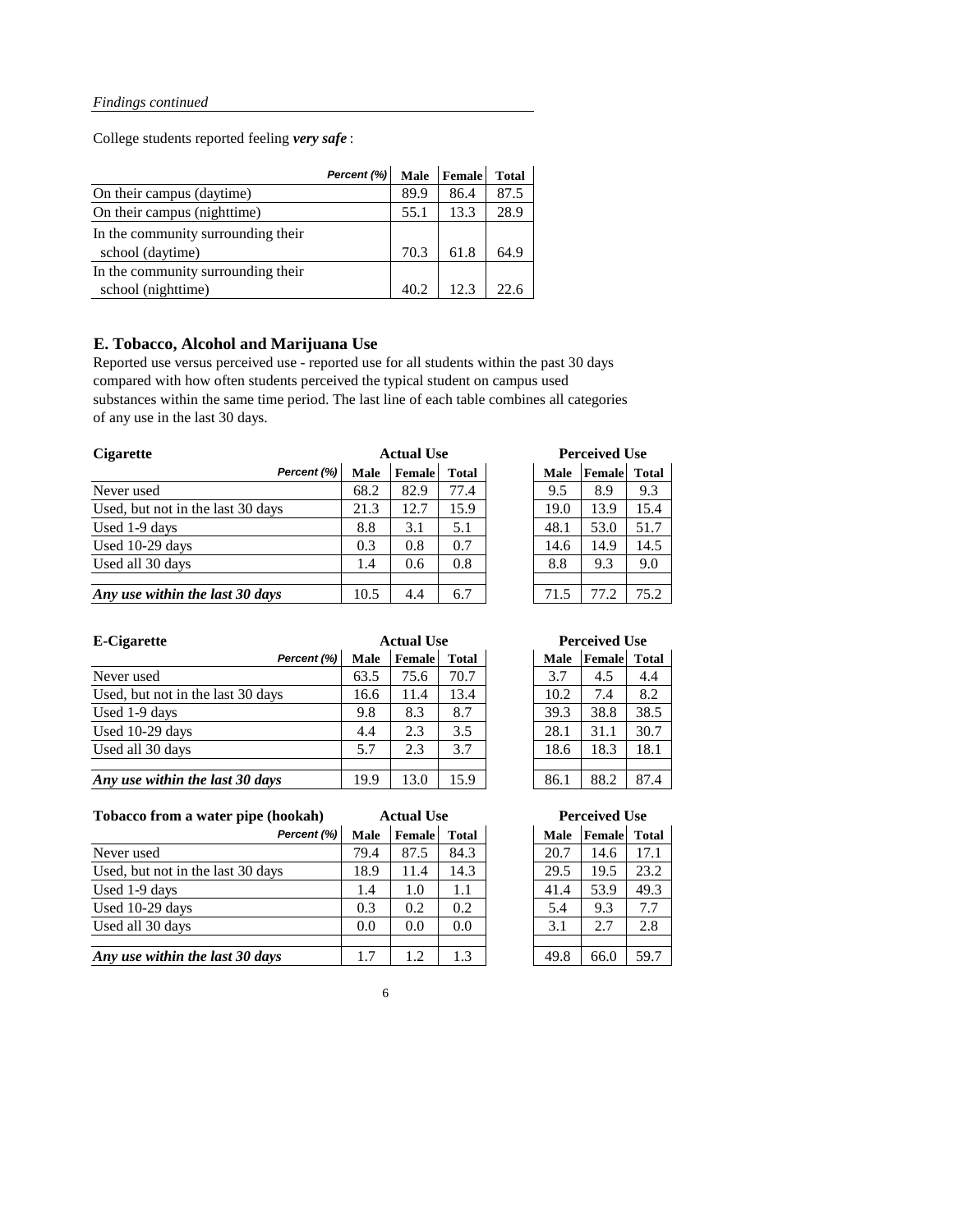| <b>Alcohol</b>                    |             | <b>Actual Use</b> |              |             | <b>Perceived Use</b> |              |
|-----------------------------------|-------------|-------------------|--------------|-------------|----------------------|--------------|
| Percent (%)                       | <b>Male</b> | <b>Female</b>     | <b>Total</b> | <b>Male</b> | Female               | <b>Total</b> |
| Never used                        | 19.6        | 17.0              | 18.3         | 2.4         | 1.2                  | 1.9          |
| Used, but not in the last 30 days | 14.9        | 14.5              | 14.3         | 0.7         | 0.4                  | 0.5          |
| Used 1-9 days                     | 49.3        | 59.0              | 55.4         | 39.3        | 33.2                 | 34.9         |
| Used 10-29 days                   | 15.2        | 9.6               | 11.7         | 45.1        | 51.4                 | 49.5         |
| Used all 30 days                  | 1.0         | 0.0               | 0.4          | 12.5        | 13.9                 | 13.2         |
|                                   |             |                   |              |             |                      |              |
| Any use within the last 30 days   | 65.5        | 68.6              | 67.4         | 96.9        | 98.5                 | 97.6         |

| <b>Marijuana</b>                  |             | <b>Actual Use</b> |              |             | <b>Perceived Use</b> |      |
|-----------------------------------|-------------|-------------------|--------------|-------------|----------------------|------|
| Percent (%)                       | <b>Male</b> | Female            | <b>Total</b> | <b>Male</b> | <b>Female</b> Total  |      |
| Never used                        | 70.9        | 66.9              | 68.1         | 5.8         | 4.8                  | 5.4  |
| Used, but not in the last 30 days | 20.6        | 23.2              | 22.2         | 13.6        | 6.0                  | 8.6  |
| Used 1-9 days                     | 4.4         | 6.8               | 6.1          | 54.2        | 53.3                 | 53.6 |
| Used 10-29 days                   | 2.4         | 1.7               | 2.2          | 21.4        | 27.0                 | 25.1 |
| Used all 30 days                  | 1.7         | 1.4               | 1.4          | 5.1         | 8.9                  | 7.3  |
|                                   |             |                   |              |             |                      |      |
| Any use within the last 30 days   | 8.4         | 9.9               | 9.7          | 80.7        | 89.2                 | 86.0 |

### **Drinking and Driving**

■ 2.1 % of college students reported driving after having 5 or more drinks in the last 30 days.<sup>\*</sup> ■ 20.2 % of college students reported driving after having *any alcohol* in the last 30 days.<sup>\*</sup>

Estimated Blood Alcohol Concentration (or eBAC) of college students reporting 1 or more drinks the last time they "partied" or socialized. **Students reporting 0 drinks were excluded from the analysis**. Due to the improbability of a student surviving a drinking episode resulting in an extremely high eBAC, all students with an eBAC of 0.50 or higher are also omitted from these eBAC figures. eBAC is an estimated figure based on the reported number of drinks consumed during the last time they "partied" or socialized, their approximate time of consumption, sex, weight, and the average rate of ethanol metabolism.

| <b>Estimated BAC</b> | Percent (%) Male   Female   Total |      |      |
|----------------------|-----------------------------------|------|------|
| $\langle .08$        |                                   | 60.9 | 62.5 |
| $\leq 10$            |                                   | 69.2 |      |

| Mean           | 0.07 | 0.07 |  |
|----------------|------|------|--|
| Median         | 0.05 | 0.06 |  |
| <b>Std Dev</b> |      |      |  |

7

| <b>Actual Use</b> |        |              | <b>Perceived Use</b> |             |        |              |  |
|-------------------|--------|--------------|----------------------|-------------|--------|--------------|--|
|                   | Female | <b>Total</b> |                      | <b>Male</b> | Female | <b>Total</b> |  |
|                   | 17.0   | 18.3         |                      | 2.4         | 1.2    | 1.9          |  |
|                   | 14.5   | 14.3         |                      | 0.7         | 0.4    | 0.5          |  |
|                   | 59.0   | 55.4         |                      | 39.3        | 33.2   | 34.9         |  |
|                   | 9.6    | 11.7         |                      | 45.1        | 51.4   | 49.5         |  |
|                   | 0.0    | 0.4          |                      | 12.5        | 13.9   | 13.2         |  |
|                   |        |              |                      |             |        |              |  |
|                   | 68.6   | 67.4         |                      | 96.9        | 98.5   | 97.6         |  |

*\*Students responding "N/A, don't drive" and "N/A don't drink" were excluded from this analysis.*

| <b>Actual Use</b> |               |              | <b>Perceived Use</b> |             |        |              |
|-------------------|---------------|--------------|----------------------|-------------|--------|--------------|
|                   | <b>Female</b> | <b>Total</b> |                      | <b>Male</b> | Female | <b>Total</b> |
|                   | 66.9          | 68.1         |                      | 5.8         | 4.8    | 5.4          |
|                   | 23.2          | 22.2         |                      | 13.6        | 6.0    | 8.6          |
|                   | 6.8           | 6.1          |                      | 54.2        | 53.3   | 53.6         |
|                   | 1.7           | 2.2          |                      | 21.4        | 27.0   | 25.1         |
|                   | 1.4           | 1.4          |                      | 5.1         | 8.9    | 7.3          |
|                   |               |              |                      |             |        |              |
|                   | 9.9           | 9.7          |                      | 80.7        | 89.2   | 86.0         |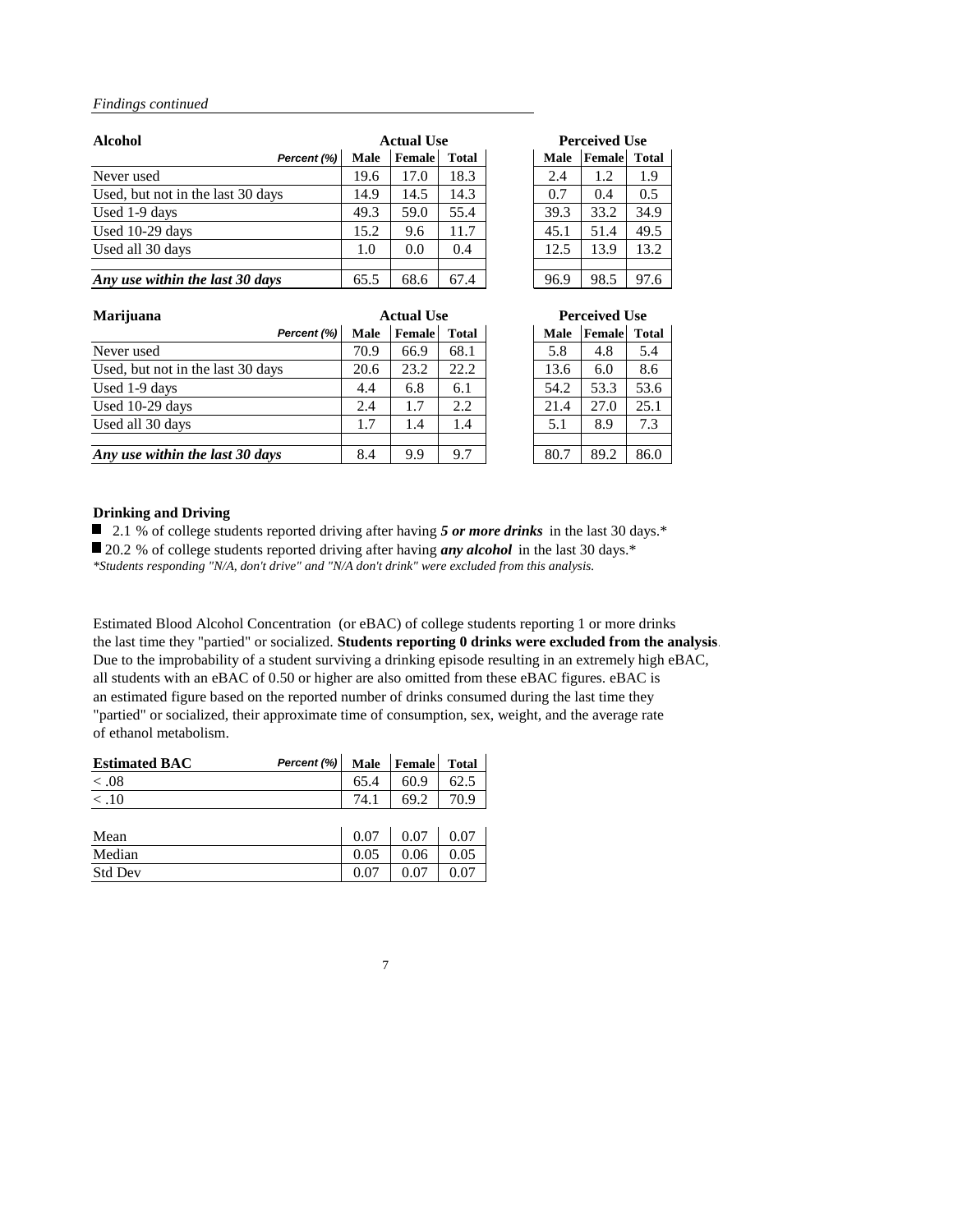Reported number of drinks consumed the last time students "partied" or socialized. Only students reporting one or more drinks were included.

| Number of drinks* | Percent (%) Male   Female   Total |      |      |      |
|-------------------|-----------------------------------|------|------|------|
| 4 or fewer        |                                   | 37.2 | 54.8 | 48.8 |
|                   |                                   | 11.1 | 13.2 |      |
|                   |                                   | 10.6 | 12.7 |      |
| or more           |                                   |      | 193  | 26.7 |

| Mean           | 6.61 | 4.57 | 5.32 |
|----------------|------|------|------|
| Median         | 6.00 | 4.00 | 5.00 |
| <b>Std Dev</b> | 4.69 | 2.79 | 3.93 |

*\* Students reporting 0 drinks were excluded.*

Reported number of times college students consumed five or more drinks in a sitting within the last two weeks:

|                   | Percent (%) | <b>Male</b> | Female         | <b>Total</b> |
|-------------------|-------------|-------------|----------------|--------------|
| $N/A$ don't drink |             | 24.4        | 20.8           | 22.1         |
| None              |             | 36.6        | 45.6           | 42.2         |
| 1-2 times         |             | 27.5        | 27.4           | 27.5         |
| 3-5 times         |             | 9.2         | 5.2            | 6.8          |
| 6 or more times   |             | 2.4         | 1 <sub>0</sub> | 14           |

Percent of college students who reported using prescription drugs that were not prescribed to them within the last 12 months:

|                             | Percent (%) | <b>Male</b> | <b>Female</b> | <b>Total</b> |
|-----------------------------|-------------|-------------|---------------|--------------|
| Antidepressants             |             | 2.7         | 3.9           | 3.5          |
| Erectile dysfunction drugs  |             | 1.0         | 0.0           | 0.4          |
| Pain killers                |             | 5.1         | 2.7           | 3.7          |
| Sedatives                   |             | 4.4         | 1.2           | 2.5          |
| <b>Stimulants</b>           |             | 7.4         | 3.7           | 5.3          |
|                             |             |             |               |              |
| Used 1 or more of the above |             | 10.8        | 9.1           |              |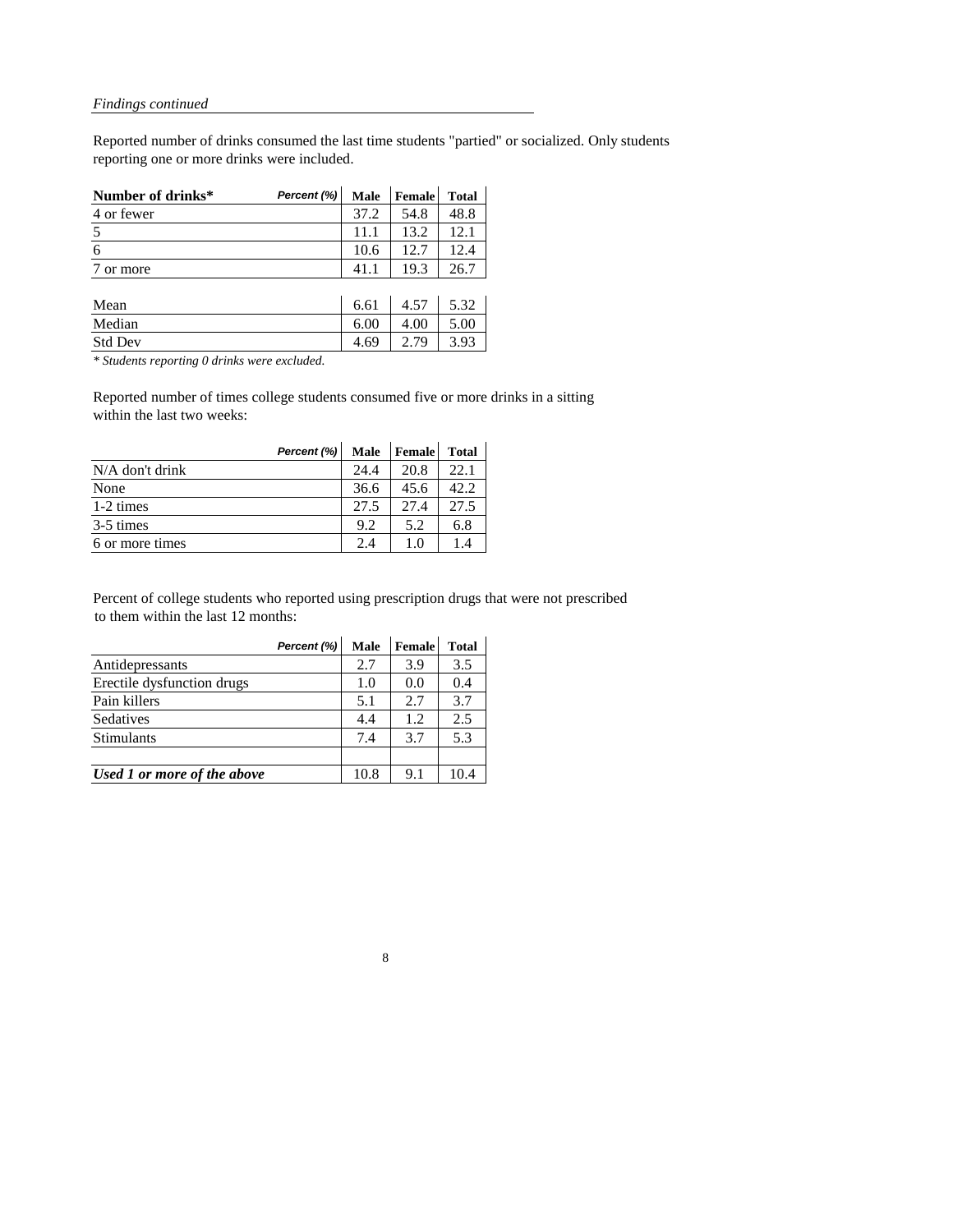College students reported doing the following *most of the time* or *always* when they "partied" or socialized during the last 12 months:\*

| Percent (%)                                                  | <b>Male</b> | Female | <b>Total</b> |
|--------------------------------------------------------------|-------------|--------|--------------|
| Alternate non-alcoholic with alcoholic beverages             | 30.6        | 31.7   | 31.7         |
| Avoid drinking games                                         | 35.7        | 36.9   | 36.7         |
| Choose not to drink alcohol                                  | 20.9        | 24.2   | 22.7         |
| Determine in advance not to exceed a set number of drinks    | 35.3        | 37.8   | 37.0         |
| Eat before and/or during drinking                            | 81.7        | 84.6   | 83.1         |
| Have a friend let you know when you have had enough          | 30.3        | 46.1   | 40.5         |
| Keep track of how many drinks being consumed                 | 57.5        | 60.0   | 59.1         |
| Pace drinks to one or fewer an hour                          | 22.5        | 30.6   | 27.6         |
| Stay with the same group of friends the entire time drinking | 84.2        | 90.2   | 87.6         |
| Stick with only one kind of alcohol when drinking            | 45.9        | 49.9   | 48.1         |
| Use a designated driver                                      | 89.9        | 96.3   | 93.9         |
|                                                              |             |        |              |
| <b>Reported one or more of the above</b>                     | 97.0        | 99.3   | 98.4         |

College students who drank alcohol reported experiencing the following in the last 12 months when drinking alcohol:\*

|                                            | Percent (%) | <b>Male</b> | <b>Female</b> | <b>Total</b> |
|--------------------------------------------|-------------|-------------|---------------|--------------|
| Did something you later regretted          |             | 43.2        | 36.9          | 39.0         |
| Forgot where you were or what you did      |             | 36.9        | 38.9          | 38.1         |
| Got in trouble with the police             |             | 4.1         | 2.0           | 3.1          |
| Someone had sex with me without my consent |             | 1.4         | 4.2           | 3.3          |
| Had sex with someone without their consent |             | 0.5         | 0.2           | 0.3          |
| Had unprotected sex                        |             | 22.5        | 24.6          | 23.8         |
| Physically injured yourself                |             | 16.2        | 14.4          | 15.3         |
| Physically injured another person          |             | 0.5         | 0.5           | 0.6          |
| Seriously considered suicide               |             | 3.2         | 2.7           | 3.0          |
|                                            |             |             |               |              |
| Reported one or more of the above          |             | 61.3        | 58.4          | 59.4         |

9

*\*Students responding "N/A, don't drink" were excluded from this analysis.*

*\*Students responding "N/A, don't drink" were excluded from this analysis.*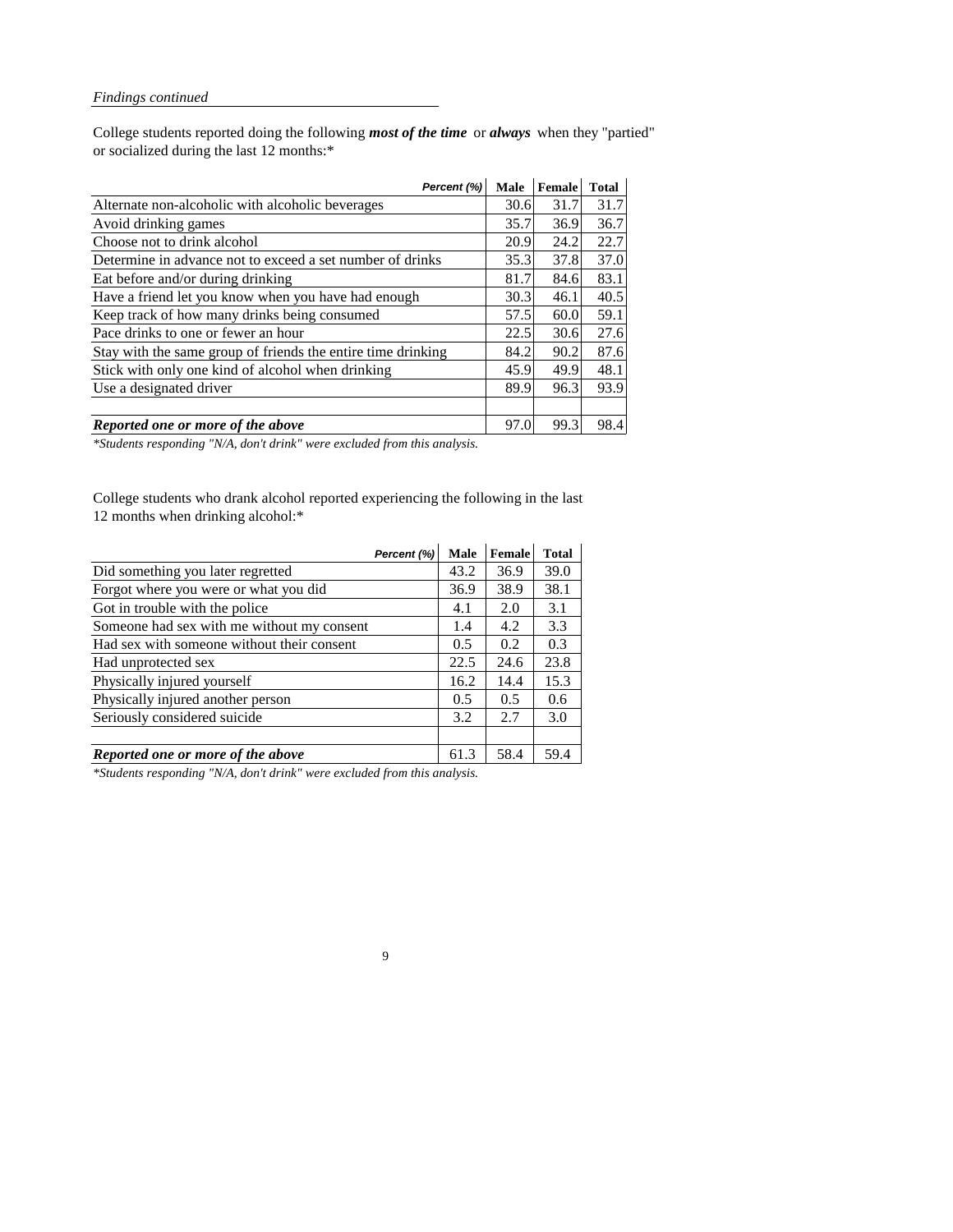# **F. Sexual Behavior**

College students reported having the following number of sexual partners (oral sex, vaginal or anal intercourse) within the last 12 months:

|           | Percent (%) |      | Male   Female | <b>Total</b> |
|-----------|-------------|------|---------------|--------------|
| None      |             | 33.6 | 28.9          | 30.5         |
|           |             | 38.7 | 44.0          | 41.7         |
| っ         |             | 8.2  | 9.8           | 9.2          |
| 3         |             | 8.2  | 6.1           | 6.9          |
| 4 or more |             | 11.3 | 11.2          | 1.6          |

Number of partners among students reporting to have at least one sexual partner within the last 12 months:\*

|                | <b>Male</b>  | <b>Female</b> | <b>Total</b> |
|----------------|--------------|---------------|--------------|
| Mean           | $\angle .69$ | 2.35          | 2.47         |
| Median         | 1.00         | 00.1          | 00.1         |
| <b>Std Dev</b> | 1Q<br>4.1    | .70<br>⌒      | 3.84         |

College students reported having oral, vaginal or anal sex in the last 30 days:

## **Oral sex within the past 30 days**

| Percent (%) Male   Female   Total                              |      |                      |      |
|----------------------------------------------------------------|------|----------------------|------|
| No, have never done this sexual activity                       | 27.9 | $29.5$   28.9        |      |
| No, have done this sexual activity but not in the last 30 days |      | $28.6$   23.7   25.5 |      |
| Yes                                                            | 43.5 | 46.8                 | 45.6 |

## **Vaginal sex within the past 30 days**

| <b>TWELING DUIL WEDDED DESCRIPTION</b>                         |      |      |      |
|----------------------------------------------------------------|------|------|------|
| Percent $(\%)$ Male Female Total                               |      |      |      |
| No, have never done this sexual activity                       | 35.3 | 31.9 | 33.2 |
| No, have done this sexual activity but not in the last 30 days | 23.4 | 16.4 | 19.1 |
| Yes                                                            | 41.4 | 51.7 | 47.7 |

## **Anal sex within the past 30 days**

| Percent (%)   Male   Female   Total                            |      |      |      |
|----------------------------------------------------------------|------|------|------|
| No, have never done this sexual activity                       |      | 80.2 | 77.1 |
| No, have done this sexual activity but not in the last 30 days | 21.7 | 16.0 | 18.3 |
| Yes                                                            | 59   | 39   | 4.6  |

10

*\*Students reporting 0 sexual partners within the last 12 months were excluded.*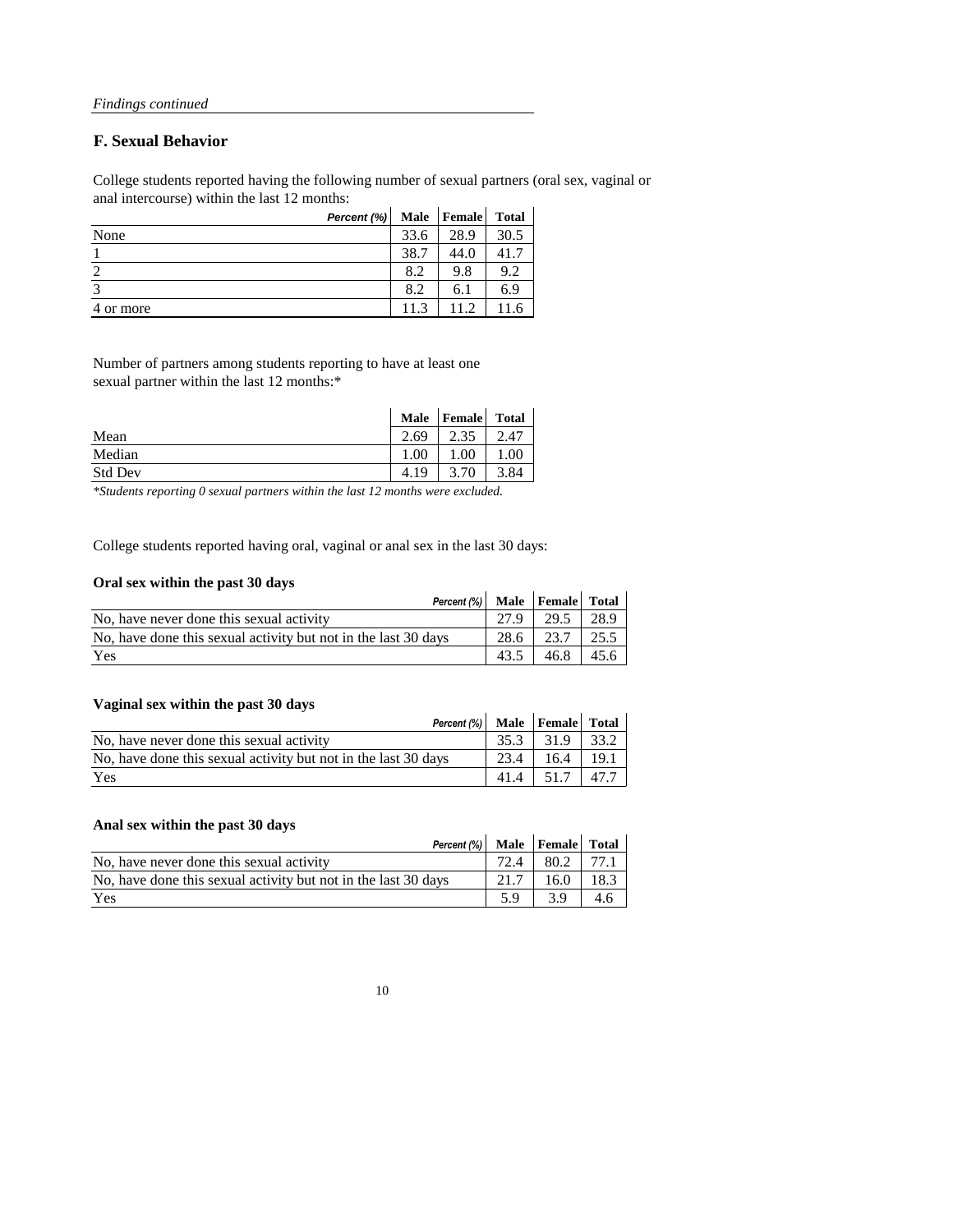Using a condom or other protective barrier within the last 30 days (*mostly or always*):

| Percent (%) Male   Female   Total  |      |      |      |
|------------------------------------|------|------|------|
| Sexually active students reported* |      |      |      |
| Oral sex                           | 4.3  | 4.7  | 4.7  |
| Vaginal intercourse                | 55.3 | 46.1 | 49.2 |
| Anal intercourse                   | 31.0 | 26.7 | 28.3 |

*\*Students responding "Never did this sexual activity" or "Have not done this during the last thirty days" were excluded from the analysis.*

**Contraceptive use reported by students or their partner the last time they had vaginal intercourse:**

| <b>Percent (%)</b> Male $\begin{bmatrix}$ Female Total |      |                      |  |
|--------------------------------------------------------|------|----------------------|--|
| Yes, used a method of contraception                    |      | $55.1$   61.1   58.9 |  |
| Not applicable/Didn't use a method/Don't know          | 44.9 | $38.9$   41.1        |  |

**If YES to contraceptive use the last time student had vaginal intercourse, reported means of birth control used among college students or their partner to prevent pregnancy:**

16.9 % of sexually active college students reported using (or reported their partner used) emergency contraception ("morning after pill") within the last 12 months. (male: 15.6 %; female: 17.5 %).\* *\*Students responding "Not sexually active" were excluded from the analysis.*

■ 1.1 % of college students who had vaginal intercourse within the last 12 months reported experiencing an unintentional pregnancy or got someone pregnant within the last 12 months. (male: 1.1 %; female: 1.1 %).\*\*

*\*\*Students responding "Have not had vaginal intercourse within the last 12 months" were excluded from the analysis.* 11

| Percent (%)                                                    | <b>Male</b> | Female | <b>Total</b> |
|----------------------------------------------------------------|-------------|--------|--------------|
| Birth control pills (monthly or extended cycle)                | 64.4        | 59.2   | 60.5         |
| Birth control shots                                            | 3.7         | 3.2    | 3.5          |
| Birth control implants                                         | 11.1        | 8.2    | 9.6          |
| Birth control patch                                            | 1.8         | 0.3    | 0.8          |
| Vaginal ring                                                   | 2.5         | 2.5    | 2.4          |
| Intrauterine device                                            | 12.9        | 11.4   | 12.2         |
| Male condom                                                    | 71.8        | 62.1   | 65.0         |
| Female condom                                                  | 1.9         | 1.3    | 1.4          |
| Diaphragm or cervical cap                                      | 0.6         | 0.0    | 0.2          |
| Contraceptive sponge                                           | 0.6         | 0.0    | 0.2          |
| Spermicide (foam, jelly, cream)                                | 3.1         | 1.9    | 2.2          |
| Fertility awareness (calendar, mucous, basal body temperature) | 6.7         | 7.3    | 7.1          |
| Withdrawal                                                     | 36.4        | 37.2   | 36.7         |
| Sterilization (hysterectomy, tubes tied, vasectomy)            | 1.8         | 1.6    | 1.6          |
| Other method                                                   | 3.1         | 0.0    | 1.2          |
|                                                                |             |        |              |
| Male condom use plus another method                            | 60.7        | 54.9   | 56.5         |
| Any two or more methods (excluding male condoms)               | 41.7        | 37.5   | 38.8         |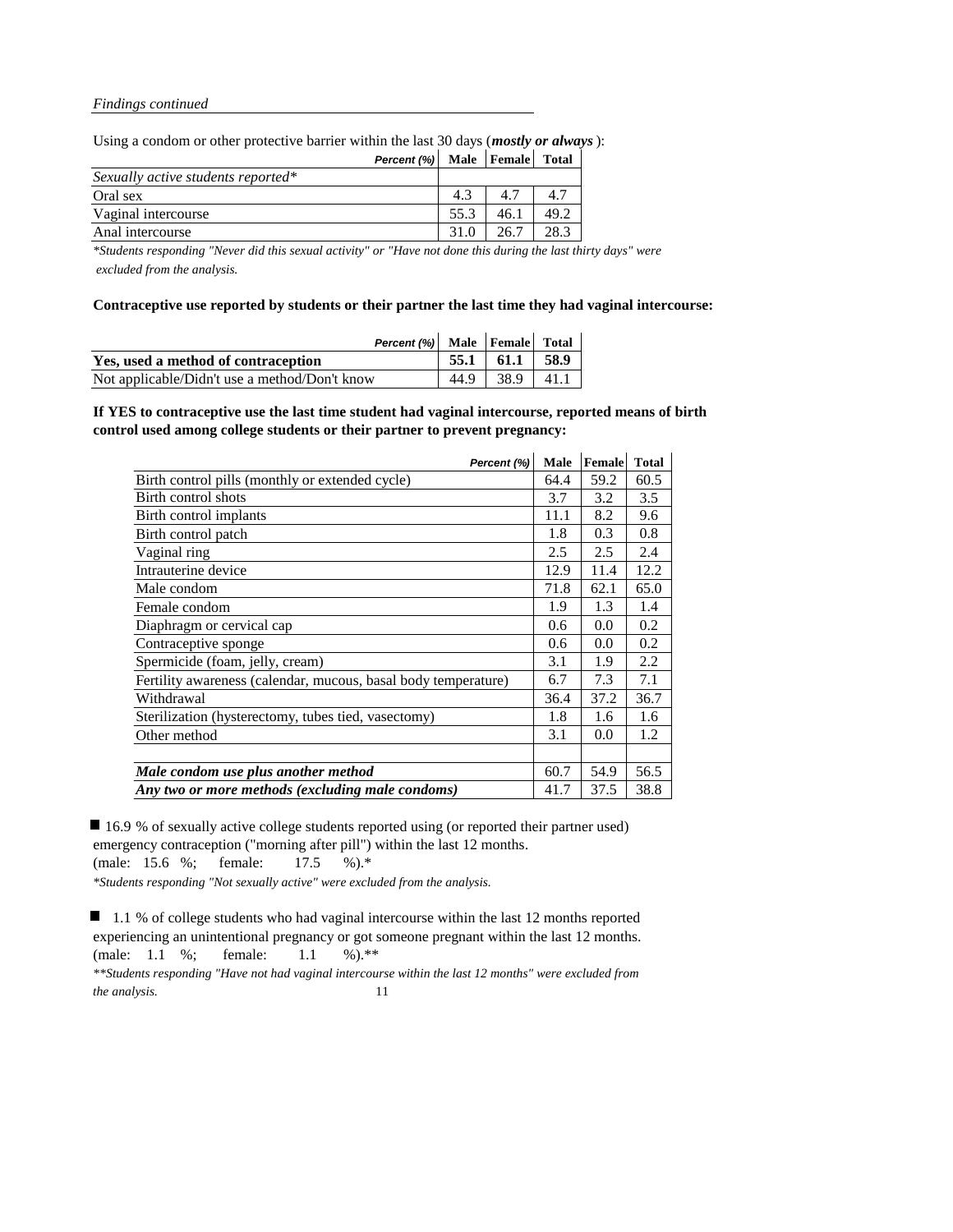# **G. Nutrition and Exercise**

College students reported usually eating the following number of servings of fruits and vegetables per day:

|                    | Percent (%) | <b>Male</b> | Female | <b>Total</b> |
|--------------------|-------------|-------------|--------|--------------|
| 0 servings per day |             | 9.1         | 6.9    |              |
| 1-2 per day        |             | 67.2        | 56.9   | 60.6         |
| 3-4 per day        |             | 21.3        | 31.2   | 27.6         |
| 5 or more per day  |             | 2.4         |        |              |

College students reported the following behaviors within the past 7 days:

## **Do moderate-intensity cardio or aerobic exercise for at least 30 minutes:**

|            | Percent (%) Male   Female |      |      | <b>Total</b> |
|------------|---------------------------|------|------|--------------|
| 0 days     |                           |      | 19.7 | 20.0         |
| $1-4$ days |                           | 60.9 | 60.9 |              |
| $5-7$ days |                           |      | 19.5 | 18.7         |

**Do vigorous-intensity cardio or aerobic exercise for at least 20 minutes:**

|            | Percent (%) Male   Female |      |      | <b>Total</b> |
|------------|---------------------------|------|------|--------------|
| 0 days     |                           | 36.5 | 40.1 | 38.5         |
| $1-2$ days |                           | 35.2 | 30.8 | 32.4         |
| $3-7$ days |                           | 28.3 | 29.1 | 29.1         |

Physical Activity and Public Health: Updated Recommendations for Adults. From the American College of Sports Medicine and the American Heart Association (2007): Moderate-intensity cardio or aerobic exercise for at least 30 minutes on 5 or more days per week, or vigorous-intensity cardio or aerobic exercise for at least 20 minutes on 3 or more days per week.

**Students meeting the Recommendations for moderate-intensity exercise, vigorous-intensity exercise, or a combination of the two (2 moderate-intensity exercise periods = 1 vigorous-intensity exercise period).**

*Percent (%)* **Male Female Total**

| Guidelines met |  | 47.7 | 48.0 |  |
|----------------|--|------|------|--|
|----------------|--|------|------|--|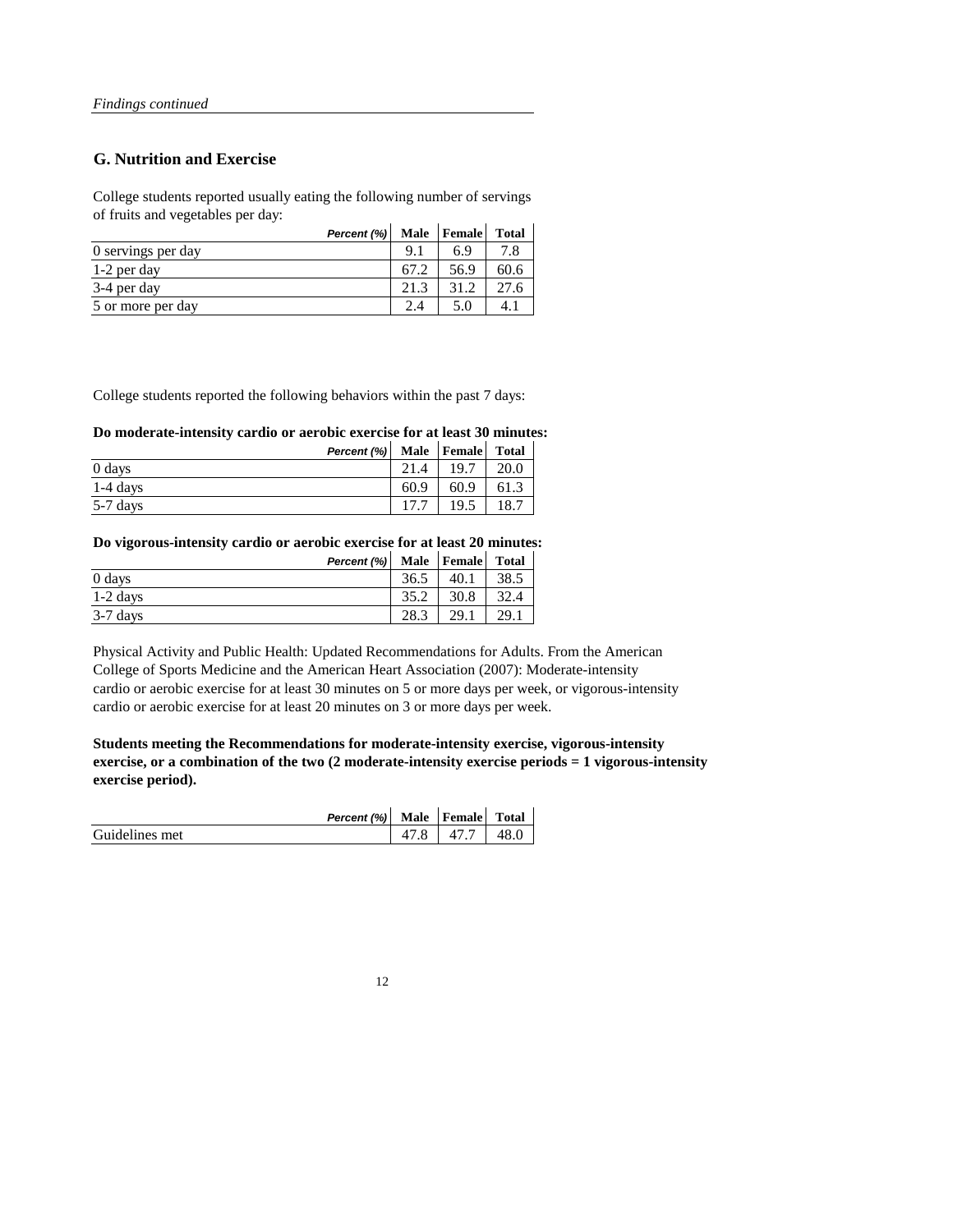Estimated average Body Mass Index (BMI): This figure incorporates reported height, and weight to form a general indicator of physical health. Categories defined by The World Health Organization (WHO) 2000, reprinted 2004. Obesity: Preventing and Managing the Global Epidemic. WHO Tech Report Series: 894.

| Percent (%) | <b>Male</b> | <b>Female</b> | <b>Total</b> |
|-------------|-------------|---------------|--------------|
|             | 2.7         | 2.9           | 2.9          |
|             | 48.8        | 58.8          | 54.7         |
|             | 31.7        | 24.7          | 27.4         |
|             | 11.3        | 8.0           | 9.4          |
|             | 3.4         | 4.5           | 4.0          |
|             | 2.0         | 1.2           | 1.6          |
|             |             |               |              |

| Mean           | 25.70 | 24.87   25.24 |       |
|----------------|-------|---------------|-------|
| Median         | 24.75 | 23.65         | 24.03 |
| <b>Std Dev</b> | 5.37  | 5.00          |       |

# **H. Mental Health**

Students reported experiencing the following within the last 12 months:

# **Felt things were hopeless Felt overwhelmed by all you had to do**

| Percent (%)      | <b>Male</b> | <b>Female</b> | <b>Total</b> | Percent (%)            | <b>Male</b> | Female | <b>Total</b> |
|------------------|-------------|---------------|--------------|------------------------|-------------|--------|--------------|
|                  | 44.3        | 32.7          | 36.3         | No, never              | 10.8        | 6.7    | 8.2          |
| 2 months         | 20.6        | 19.2          | 20.0         | No, not last 12 months | 10.1        | 2.3    | 5.1          |
| eks              | 14.2        | 16.9          | 16.2         | Yes, last 2 weeks      | 41.6        | 55.8   | 50.8         |
| ays              | 7.1         | 10.0          | 9.1          | Yes, last 30 days      | 16.6        | 21.7   | 19.6         |
| months           | 13.9        | 21.2          | 18.4         | Yes, in last 12 months | 20.9        | 13.5   | 16.2         |
|                  |             |               |              |                        |             |        |              |
| $\overline{in}$  |             |               |              | Any time within        |             |        |              |
| $\mathbf{m}$ ths | 35.1        | 48.1          | 43.7         | the last 12 months     | 79.1        | 91.0   | 86.6         |

# Felt exhausted (not from physical activity) Felt very lonely

| Percent (%)            | <b>Male</b> | <b>Female</b> | <b>Total</b> | Percent (%)            | <b>Male</b> | Female | <b>Tota</b> |
|------------------------|-------------|---------------|--------------|------------------------|-------------|--------|-------------|
| No, never              | 44.3        | 32.7          | 36.3         | No, never              | 10.8        | 6.7    | 8.2         |
| No, not last 12 months | 20.6        | 19.2          | 20.0         | No, not last 12 months | 10.1        | 2.3    | 5.1         |
| Yes, last 2 weeks      | 14.2        | 16.9          | 16.2         | Yes, last 2 weeks      | 41.6        | 55.8   | 50.8        |
| Yes, last 30 days      | 7.1         | 10.0          | 9.1          | Yes, last 30 days      | 16.6        | 21.7   | 19.6        |
| Yes, in last 12 months | 13.9        | 21.2          | 18.4         | Yes, in last 12 months | 20.9        | 13.5   | 16.2        |
|                        |             |               |              |                        |             |        |             |
| Any time within        |             |               |              | Any time within        |             |        |             |
| the last 12 months     | 35.1        | 48.1          | 43.7         | the last 12 months     | 79.1        | 91.0   | 86.6        |

| Percent (%)          | <b>Male</b> | Female | <b>Total</b> | Percent (%)            |      | Male Female | <b>Total</b> |
|----------------------|-------------|--------|--------------|------------------------|------|-------------|--------------|
|                      | 15.9        | 10.2   | 12.3         | No, never              | 27.2 | 21.6        | 23.2         |
| 2 months             | 8.4         | 3.8    | 5.6          | No, not last 12 months | 20.7 | 15.8        | 17.5         |
| eks                  | 38.2        | 55.6   | 49.5         | Yes, last 2 weeks      | 18.0 | 26.6        | 23.6         |
| ays                  | 18.9        | 17.9   | 17.9         | Yes, last 30 days      | 12.6 | 12.9        | 13.3         |
| months               | 18.6        | 12.5   | 14.7         | Yes, in last 12 months | 21.4 | 23.0        | 22.3         |
|                      |             |        |              |                        |      |             |              |
| $\dot{I}n$           |             |        |              | Any time within        |      |             |              |
| $\boldsymbol{n}$ ths | 75.7        | 86.0   | 82.1         | the last 12 months     | 52.0 | 62.5        | 59.3         |

| Percent (%)            | <b>Male</b> | <b>Female</b> | <b>Total</b> | Percent (%)            | <b>Male</b> | Female | Tota |
|------------------------|-------------|---------------|--------------|------------------------|-------------|--------|------|
| No, never              | 15.9        | 10.2          | 12.3         | No, never              | 27.2        | 21.6   | 23.2 |
| No, not last 12 months | 8.4         | 3.8           | 5.6          | No, not last 12 months | 20.7        | 15.8   | 17.5 |
| Yes, last 2 weeks      | 38.2        | 55.6          | 49.5         | Yes, last 2 weeks      | 18.0        | 26.6   | 23.6 |
| Yes, last 30 days      | 18.9        | 17.9          | 17.9         | Yes, last 30 days      | 12.6        | 12.9   | 13.3 |
| Yes, in last 12 months | 18.6        | 12.5          | 14.7         | Yes, in last 12 months | 21.4        | 23.0   | 22.3 |
|                        |             |               |              |                        |             |        |      |
| Any time within        |             |               |              | Any time within        |             |        |      |
| the last 12 months     | 75.7        | 86.0          | 82.1         | the last 12 months     | 52.0        | 62.5   | 59.3 |

| ۰.<br>۰.<br>× |  |
|---------------|--|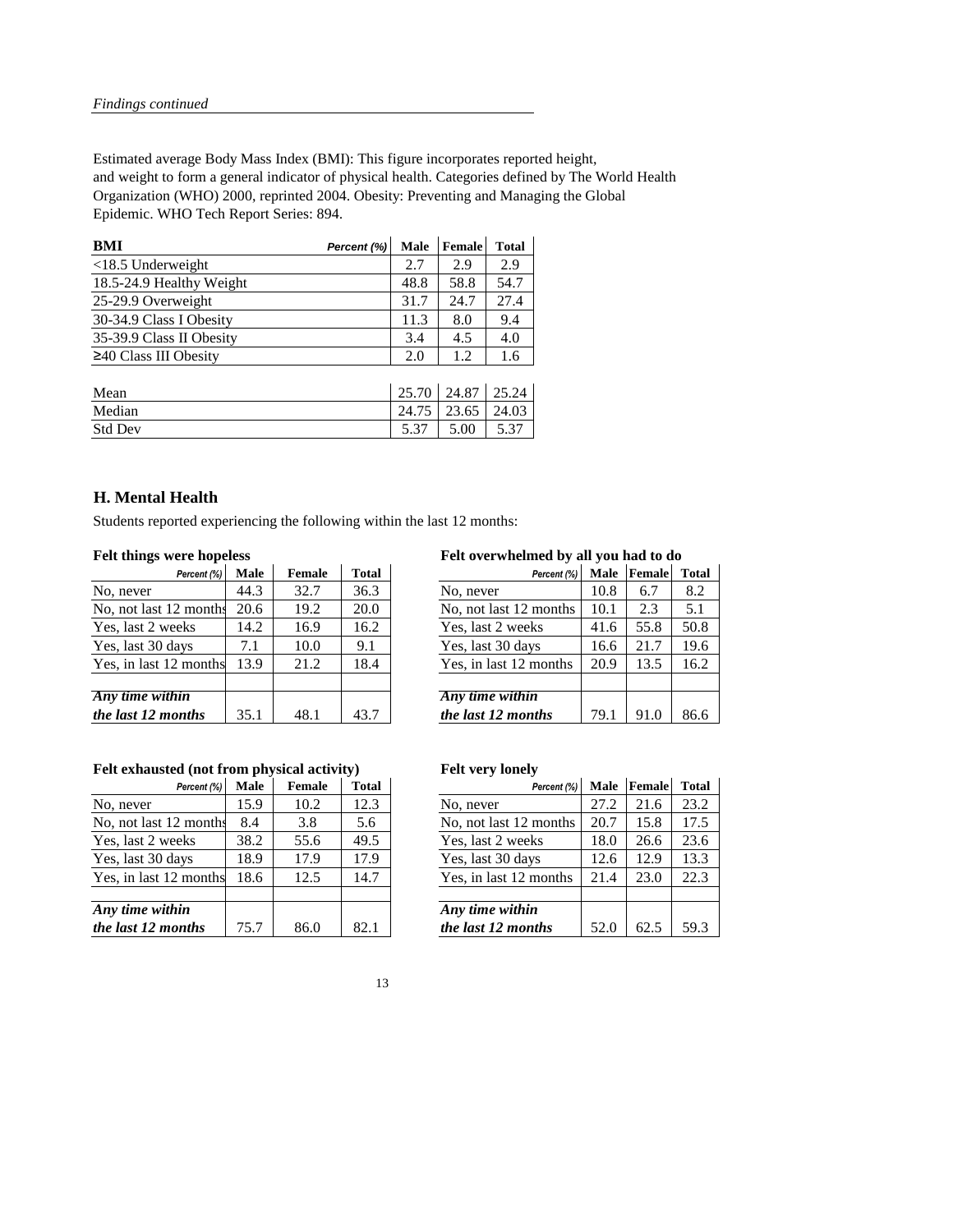## **Felt very sad Felt so depressed that it was difficult to function**

| Percent (%)          | <b>Male</b> | <b>Female</b> | <b>Total</b> | Percent (%)            | <b>Male</b> | Female | <b>Total</b> |
|----------------------|-------------|---------------|--------------|------------------------|-------------|--------|--------------|
|                      | 29.2        | 20.2          | 23.1         | No, never              | 51.7        | 48.4   | 49.3         |
| 2 months             | 21.0        | 12.5          | 15.8         | No, not last 12 months | 19.9        | 19.1   | 19.4         |
| eks                  | 15.9        | 26.5          | 23.0         | Yes, last 2 weeks      | 7.4         | 11.9   | 10.8         |
| ays                  | 10.2        | 16.9          | 14.6         | Yes, last 30 days      | 6.8         | 6.0    | 6.2          |
| months               | 23.7        | 23.8          | 23.6         | Yes, in last 12 months | 14.2        | 14.6   | 14.4         |
|                      |             |               |              |                        |             |        |              |
| $\dot{I}n$           |             |               |              | Any time within        |             |        |              |
| $\boldsymbol{n}$ ths | 49.8        | 67.3          | 61.1         | the last 12 months     | 28.4        | 32.6   | 31.3         |

| Percent (%)            | <b>Male</b> | <b>Female</b> | <b>Total</b> | Percent (%)            |      | Male Female | <b>Tota</b> |
|------------------------|-------------|---------------|--------------|------------------------|------|-------------|-------------|
| No, never              | 29.2        | 20.2          | 23.1         | No, never              | 51.7 | 48.4        | 49.3        |
| No, not last 12 months | 21.0        | 12.5          | 15.8         | No, not last 12 months | 19.9 | 19.1        | 19.4        |
| Yes, last 2 weeks      | 15.9        | 26.5          | 23.0         | Yes, last 2 weeks      | 7.4  | 11.9        | 10.8        |
| Yes, last 30 days      | 10.2        | 16.9          | 14.6         | Yes, last 30 days      | 6.8  | 6.0         | 6.2         |
| Yes, in last 12 months | 23.7        | 23.8          | 23.6         | Yes, in last 12 months | 14.2 | 14.6        | 14.4        |
|                        |             |               |              |                        |      |             |             |
| Any time within        |             |               |              | Any time within        |      |             |             |
| the last 12 months     | 49.8        | 67.3          | 61.1         | the last 12 months     | 28.4 | 32.6        | 31.3        |

# Felt overwhelming anxiety **Felt overwhelming anger**

| ັ                    |             |               |              | ັ                      |             |        |              |
|----------------------|-------------|---------------|--------------|------------------------|-------------|--------|--------------|
| Percent (%)          | <b>Male</b> | <b>Female</b> | <b>Total</b> | Percent (%)            | <b>Male</b> | Female | <b>Total</b> |
|                      | 40.2        | 25.0          | 30.7         | No, never              | 45.3        | 44.2   | 44.0         |
| 2 months             | 18.9        | 8.8           | 12.4         | No, not last 12 months | 20.3        | 21.3   | 20.9         |
| eks                  | 15.5        | 29.2          | 24.7         | Yes, last 2 weeks      | 8.4         | 10.2   | 9.7          |
| ays                  | 7.1         | 15.8          | 12.4         | Yes, last 30 days      | 6.4         | 8.5    | 8.0          |
| months               | 8.2         | 21.2          | 19.7         | Yes, in last 12 months | 19.6        | 15.8   | 17.4         |
|                      |             |               |              |                        |             |        |              |
| $\dot{I}n$           |             |               |              | Any time within        |             |        |              |
| $\boldsymbol{n}$ ths | 40.9        | 66.2          | 56.9         | the last 12 months     | 34.5        | 34.4   | 35.1         |

| Percent (%)            | <b>Male</b> | <b>Female</b> | <b>Total</b> | Percent (%)            | <b>Male</b> | Female | Total |
|------------------------|-------------|---------------|--------------|------------------------|-------------|--------|-------|
| No, never              | 40.2        | 25.0          | 30.7         | No, never              | 45.3        | 44.2   | 44.0  |
| No, not last 12 months | 18.9        | 8.8           | 12.4         | No, not last 12 months | 20.3        | 21.3   | 20.9  |
| Yes, last 2 weeks      | 15.5        | 29.2          | 24.7         | Yes, last 2 weeks      | 8.4         | 10.2   | 9.7   |
| Yes, last 30 days      | 7.1         | 15.8          | 12.4         | Yes, last 30 days      | 6.4         | 8.5    | 8.0   |
| Yes, in last 12 months | 18.2        | 21.2          | 19.7         | Yes, in last 12 months | 19.6        | 15.8   | 17.4  |
| Any time within        |             |               |              | Any time within        |             |        |       |
| the last 12 months     | 40.9        | 66.2          | 56.9         | the last 12 months     | 34.5        | 34.4   | 35.1  |

# **Seriously considered suicide Attempted suicide**

| Percent (%)      | <b>Male</b> | <b>Female</b> | <b>Total</b> | Percent (%)            | <b>Male</b> | Female | <b>Total</b> |
|------------------|-------------|---------------|--------------|------------------------|-------------|--------|--------------|
|                  | 79.7        | 76.5          | 77.2         | No, never              | 93.2        | 90.8   | 91.3         |
| 2 months         | 11.2        | 12.9          | 12.4         | No, not last 12 months | 5.8         | 7.7    | 7.2          |
| eks              | 1.7         | 2.1           | 2.0          | Yes, last 2 weeks      | 0.0         | 0.4    | 0.2          |
| ays              | 2.0         | 1.5           | 1.8          | Yes, last 30 days      | 0.0         | 0.2    | 0.1          |
| months           | 5.4         | 6.9           | 6.6          | Yes, in last 12 months | 1.0         | 1.0    | 1.2          |
|                  |             |               |              |                        |             |        |              |
| $\dot{I}n$       |             |               |              | Any time within        |             |        |              |
| $\mathbf{n}$ ths | 9.2         | 10.6          | 10.4         | the last 12 months     | 1.0         | 1.5    | 1.6          |

| Percent (%)            | <b>Male</b> | <b>Female</b> | <b>Total</b> | Percent (%)            | <b>Male</b> | Female | <b>Tota</b> |
|------------------------|-------------|---------------|--------------|------------------------|-------------|--------|-------------|
| No, never              | 79.7        | 76.5          | 77.2         | No, never              | 93.2        | 90.8   | 91.3        |
| No, not last 12 months | 11.2        | 12.9          | 12.4         | No, not last 12 months | 5.8         | 7.7    | 7.2         |
| Yes, last 2 weeks      | 1.7         | 2.1           | 2.0          | Yes, last 2 weeks      | 0.0         | 0.4    | 0.2         |
| Yes, last 30 days      | 2.0         | 1.5           | 1.8          | Yes, last 30 days      | 0.0         | 0.2    | 0.1         |
| Yes, in last 12 months | 5.4         | 6.9           | 6.6          | Yes, in last 12 months | 1.0         | 1.0    | 1.2         |
| Any time within        |             |               |              | Any time within        |             |        |             |
| the last 12 months     | 9.2         | 10.6          | 10.4         | the last 12 months     | 1.0         | 1.5    | 1.6         |

# **Intentionally cut, burned, bruised, or otherwise injured yourself**

| .,<br>Percent (%)      | <b>Male</b> | <b>Female</b> | <b>Total</b> |
|------------------------|-------------|---------------|--------------|
| No, never              | 86.4        | 78.7          | 81.1         |
| No, not last 12 months | 9.2         | 13.1          | 11.6         |
| Yes, last 2 weeks      | 0.7         | 1.3           | 1.2          |
| Yes, last 30 days      | 1.0         | 1.2           | 1.4          |
| Yes, in last 12 months | 2.7         | 5.8           | 4.7          |
|                        |             |               |              |
| Any time within        |             |               |              |
| the last 12 months     | 4.4         | 83            | 7.3          |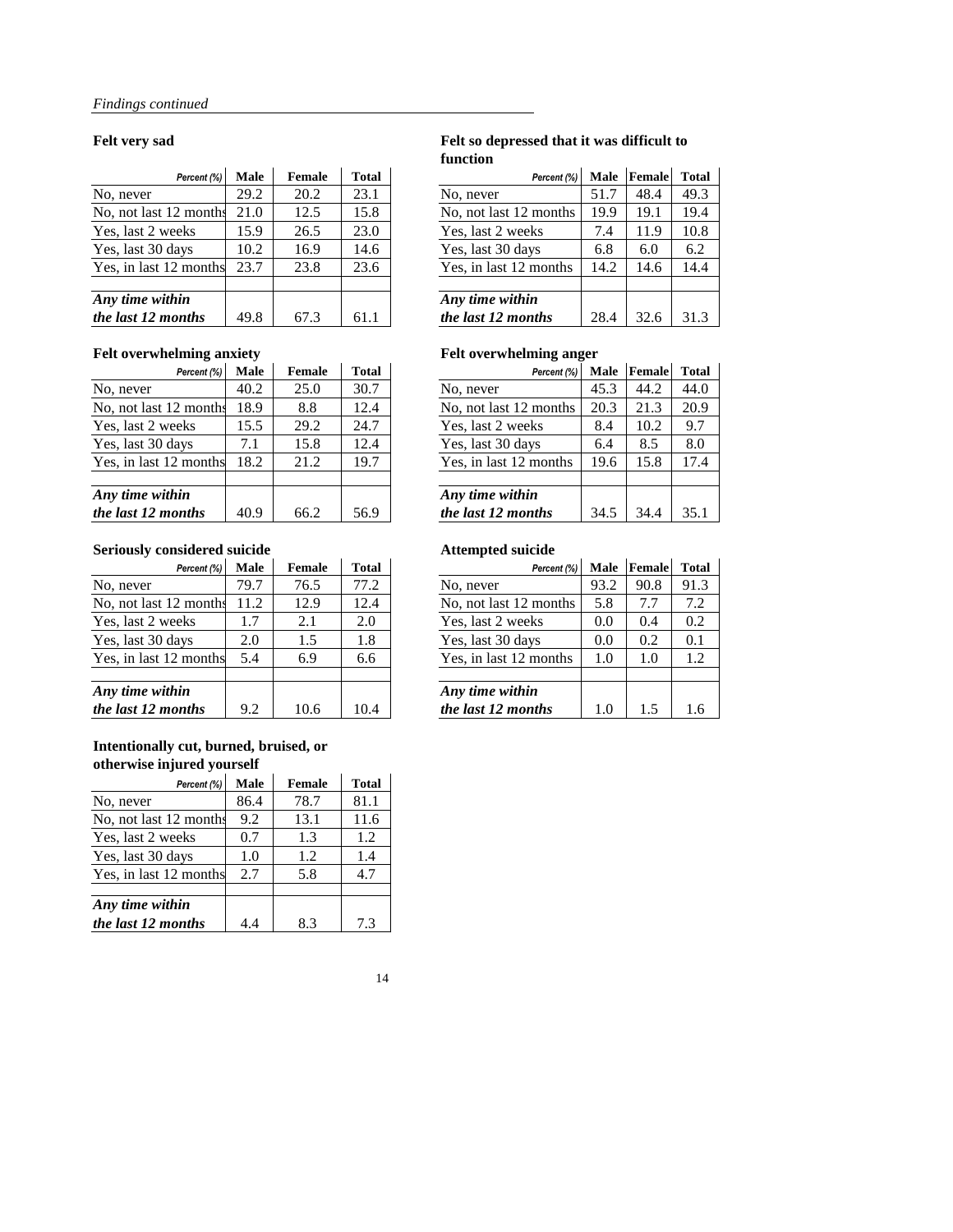**Within the last 12 months, diagnosed or treated by a professional for the following:** 

| Percent (%)                                           | <b>Male</b> | <b>Female</b> | <b>Total</b> |
|-------------------------------------------------------|-------------|---------------|--------------|
| Anorexia                                              | 0.0         | 1.3           | 0.8          |
| Anxiety                                               | 9.5         | 25.6          | 20.1         |
| <b>Attention Deficit and Hyperactivity Disorder</b>   | 6.8         | 3.1           | 4.3          |
| <b>Bipolar Disorder</b>                               | 0.7         | 0.6           | 0.6          |
| <b>Bulimia</b>                                        | 0.7         | 0.8           | 0.7          |
| Depression                                            | 7.5         | 18.7          | 14.9         |
| Insomnia                                              | 2.0         | 5.6           | 4.3          |
| Other sleep disorder                                  | 1.0         | 1.2           | 1.1          |
| <b>Obsessive Compulsive Disorder</b>                  | 1.0         | 2.5           | 2.0          |
| Panic attacks                                         | 1.7         | 12.7          | 8.9          |
| Phobia                                                | 0.3         | 1.0           | 0.7          |
| Schizophrenia                                         | 0.0         | 0.0           | 0.0          |
| Substance abuse or addiction                          | 0.7         | 1.2           | 1.0          |
| Other addiction                                       | 0.0         | 0.2           | 0.1          |
| Other mental health condition                         | 1.0         | 4.1           | 3.1          |
|                                                       |             |               |              |
| Students reporting none of the above                  | 83.8        | 69.8          | 74.7         |
| Students reporting only one of the above              | 7.8         | 6.3           | 6.7          |
| <b>Students reporting both Depression and Anxiety</b> | 6.1         | 15.6          | 12.4         |
| Students reporting any two or more of the above       |             |               |              |
| excluding the combination of Depression and Anxiety   | 2.7         | 8.7           | 6.5          |

# **Within the last 12 months, any of the following been traumatic or very difficult to handle:**

| Percent (%)                                | <b>Male</b> | <b>Female</b> | <b>Total</b> |
|--------------------------------------------|-------------|---------------|--------------|
| Academics                                  | 35.8        | 48.5          | 43.9         |
| Career-related issue                       | 22.0        | 19.1          | 19.9         |
| Death of family member or friend           | 13.9        | 15.0          | 15.1         |
| Family problems                            | 16.2        | 23.2          | 21.0         |
| Intimate relationships                     | 24.7        | 27.8          | 26.8         |
| Other social relationships                 | 18.9        | 26.1          | 23.6         |
| Finances                                   | 29.4        | 33.1          | 31.5         |
| Health problem of family member or partner | 16.4        | 16.2          | 16.3         |
| Personal appearance                        | 19.0        | 29.9          | 26.0         |
| Personal health issue                      | 13.2        | 21.2          | 18.5         |
| Sleep difficulties                         | 24.7        | 28.2          | 27.1         |
| Other                                      | 6.5         | 6.8           | 6.9          |
|                                            |             |               |              |
| Students reporting none of the above       | 35.1        | 26.3          | 29.4         |
| Students reporting only one of the above   | 14.2        | 15.0          | 14.8         |
| Students reporting 2 of the above          | 14.5        | 11.3          | 12.3         |
| Students reporting 3 or more of the above  | 36.1        | 47.3          | 43.5         |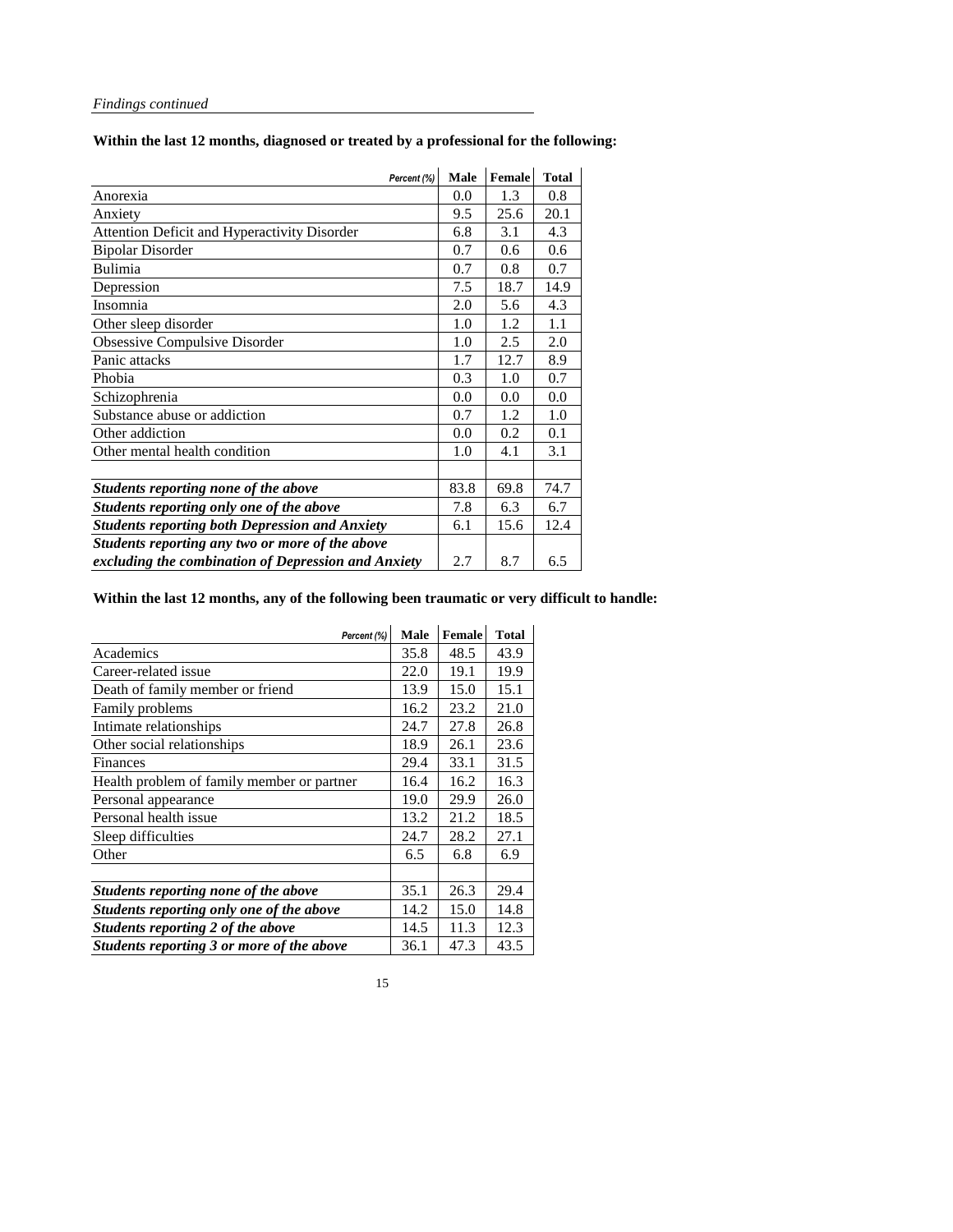**Within the last 12 months, how would you rate the overall level of stress experienced:**

|                          | Percent (%) | <b>Male</b> | Female | <b>Total</b> |
|--------------------------|-------------|-------------|--------|--------------|
| No stress                |             | 1.0         | 0.4    | 0.7          |
| Less than average stress |             | 12.8        | 3.7    | 7.0          |
| Average stress           |             | 44.6        | 40.6   | 41.9         |
| More than average stress |             | 35.5        | 45.2   | 41.6         |
| <b>Tremendous stress</b> |             | 6.1         | 10.2   |              |

# **I. Sleep**

# **Past 7 days, getting enough sleep to feel rested in the morning:**

| Percent (%) | <b>Male</b> | <b>Female</b> | <b>Total</b> |
|-------------|-------------|---------------|--------------|
| 0 days      | 6.8         | 10.6          | 9.1          |
| $1-2$ days  | 24.7        | 31.5          | 29.7         |
| $3-5$ days  | 52.7        | 47.7          | 48.9         |
| $6+$ days   | 15.9        | 10.2          |              |

# **Past 7 days, how often felt tired, dragged out, or sleepy during the day:**

| Percent (%) | <b>Male</b> | <b>Female</b> | <b>Total</b> |
|-------------|-------------|---------------|--------------|
| 0 days      | 9.8         | 4.8           | 6.8          |
| $1-2$ days  | 40.5        | 28.8          | 32.7         |
| $3-5$ days  | 41.2        | 46.4          | 44.6         |
| $6+$ days   | 8.4         | 199           |              |

# **Past 7 days, how much of a problem with sleepiness during daytime activities:**

|                            | Percent (%) | <b>Male</b> | <b>Female</b> | <b>Total</b> |
|----------------------------|-------------|-------------|---------------|--------------|
| No problem                 |             | 13.5        | 7.1           | 9.7          |
| A little problem           |             | 58.4        | 51.0          | 53.0         |
| More than a little problem |             | 16.6        | 25.0          | 21.7         |
| A big problem              |             | 9.5         | 11.9          | 11.7         |
| A very big problem         |             | 2.0         | 5.0           | 3.8          |